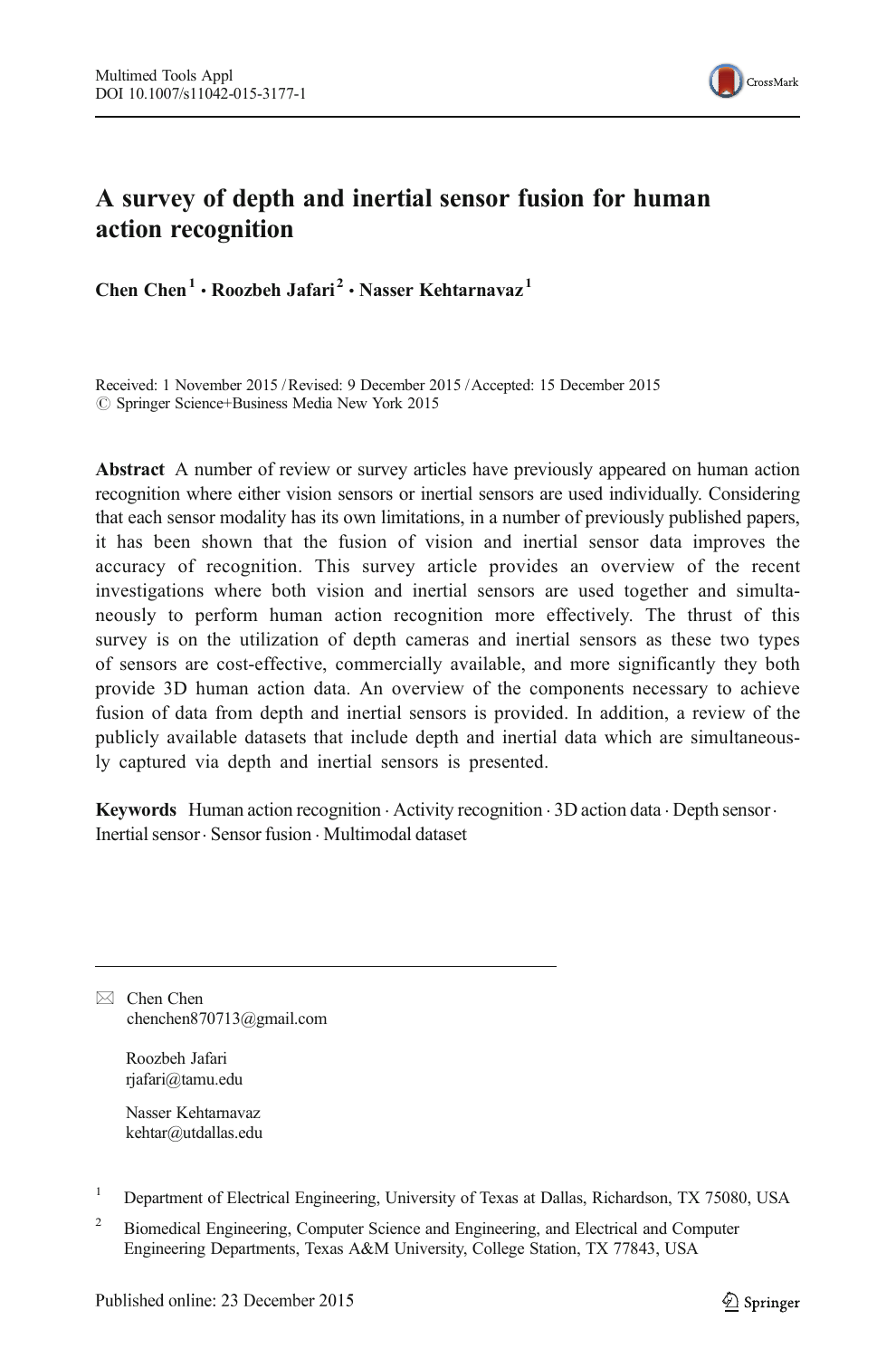### 1 Introduction

Human action recognition involves automatically detecting and analyzing human actions from the information acquired from sensors such as RGB cameras, depth cameras, range sensors, wearable inertial sensors, or other modality type sensors. Research on human action recognition has made significant progress in the last decade and is receiving growing attention in a wide variety of disciplines. Human action recognition has found its way into a wide range of applications including surveillance, video analytics, assistive living, robotics, telemedicine, and human computer interaction [\[16](#page-17-0), [17,](#page-17-0) [60](#page-18-0)]. In a typical application, automated recognition of a number of actions is sought. In terms of sensor types that are used for human action recognition, there are two main approaches: vision-based action recognition and inertial-based action recognition.

In vision-based action recognition, many works have utilized conventional RGB cameras. The approaches developed based on video sequences can be classified into template-based approaches, where emphasis is placed on low- and mid-level features, and model-based approaches where emphasis is placed on high-level features [[45\]](#page-18-0). A number of feature extraction methods, notably spatio-temporal interest point (STIP) detector [[38](#page-17-0)], spatiotemporal descriptor based on 3D gradients [\[35](#page-17-0)], motion-energy images (MEI) and motionhistory images (MHI) [[7](#page-16-0)], have achieved successful outcomes for human action recognition using RGB video data. The popularity of human action recognition based on RGB cameras has led to several survey articles that have appeared in [\[1,](#page-16-0) [50](#page-18-0), [51,](#page-18-0) [66](#page-18-0)]. These articles discuss various features and classifiers that have been used for human action recognition. As noted in [[2](#page-16-0)], there are limitations associated with the utilization of RGB cameras. In practice, one requires to have a considerable amount of hardware resources in order to run computationally intensive image processing and computer vision algorithms and also one needs to deal with a lack of 3D action data in conventional images.

Recent emergence of cost-effective depth sensors has led to their widespread utilization for human action recognition considering that they provide 3D action data. There are basically three existing approaches towards obtaining 3D action data. The first approach uses relatively expensive marker-based motion capture systems such as  $MoCap<sup>1</sup>$  Motion capture systems usually utilize optical sensing of markers placed in specific locations of a human body, and use triangulation from multiple cameras to estimate the 3D position data or the body skeleton. The second approach involves the use of stereo cameras. 3D data including depth are obtained via stereo matching and depth computation [\[4\]](#page-16-0). Stereo 3D reconstruction algorithms are computationally expensive and exhibit sensitivity to lighting changes and background clutter [\[2\]](#page-16-0). The third approach is based on range or depth sensors. More recently, depth sensors (in particular, Microsoft Kinect and Asus Xtion Pro) have provided cost-effective real-time 3D data for performing human action recognition. Compared to conventional RGB images captured by video cameras, depth images generated by depth cameras are shown to be insensitive to lighting changes and have led to gaining high performance in human action recognition. The human skeleton information can also be obtained from depth images [\[56\]](#page-18-0).

Although vision-based human action recognition continues to advance, the recognition performance is subject to various challenges such as occlusion, camera position, subject variations in performing actions, background clutter, etc. In addition, vision-based approaches are applicable to a limited field of view or a constrained space defined by the camera position

<sup>1</sup> <http://mocap.cs.cmu.edu/>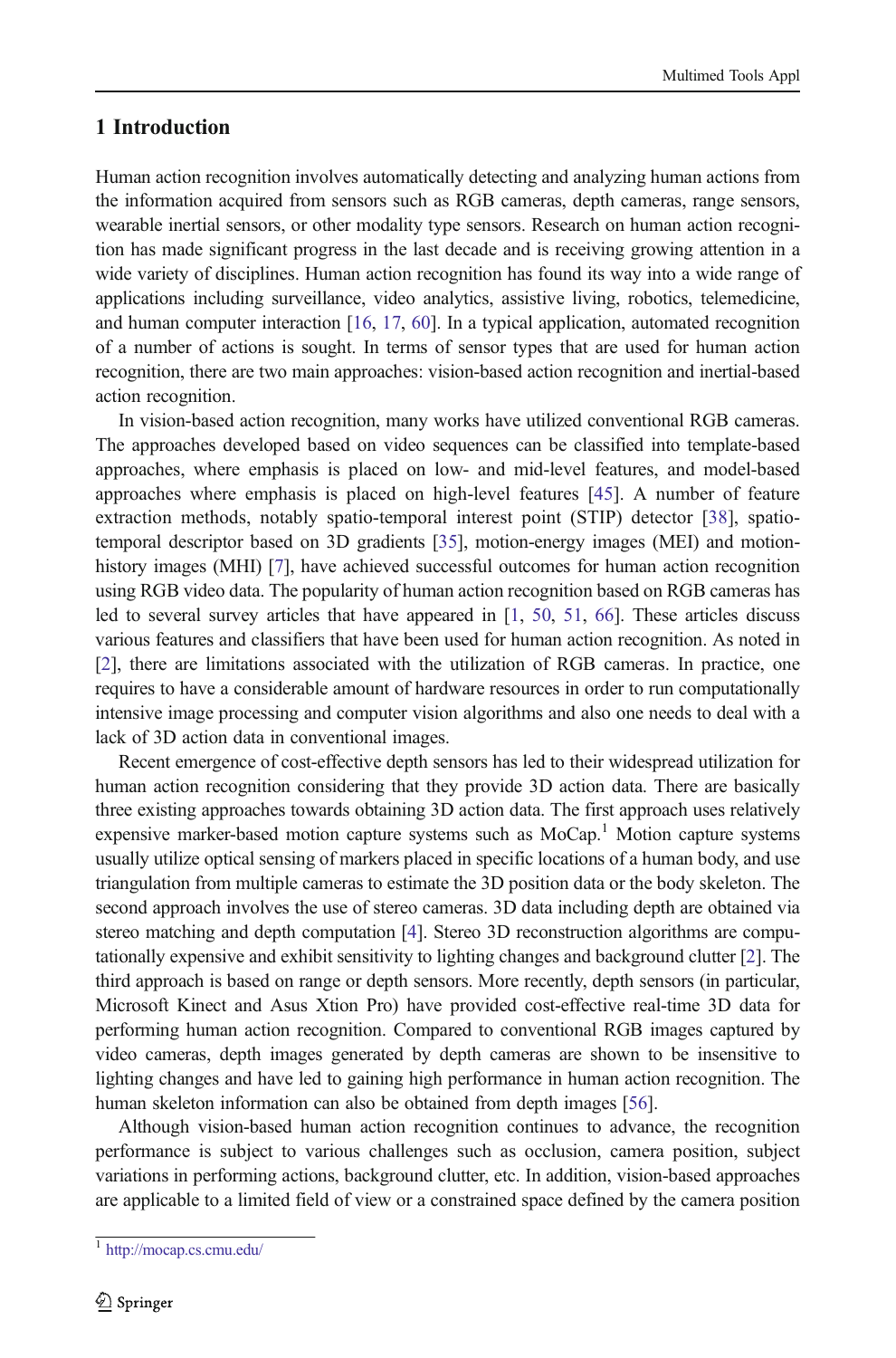and settings. To address such challenges, many researchers have utilized wearable inertial sensors incorporating accelerometers and gyroscopes, e.g., [[34,](#page-17-0) [72\]](#page-19-0). This sensor technology has enabled coping with much wider field of views as well as changing lighting conditions. The continuous advancements in lowering the energy consumption and increasing the computational power of inertial sensors have enabled long-term recordings, computing, and continuous interaction. Furthermore, similar to depth sensors, wearable inertial sensors provide 3D action data consisting of 3-axis accelerations from their accelerometers and 3-axis angular velocities from their gyroscopes. However, wearable inertial sensors have their own limitations as well. For example, sensor drift may occur during long operation times and measurements are sensitive to sensor location on the body. In addition, for human action recognition, they require to be worn by subjects performing the actions, which creates the disadvantage of intrusiveness or inconvenience for subjects. A summary of the pros and cons associated with different modality sensors (i.e., RGB video cameras, depth cameras, and inertial sensors) for human action recognition is provided in Table 1.

A typical human action recognition system normally uses a single modality sensor, that is either a vision sensor or an inertial sensor alone. Under realistic operating conditions, it is known that no single sensor modality can cope with various situations that may occur in practice. One way to improve the performance of human action recognition systems is to combine data from these two differing modality sensors considering that depth images from a depth sensor and inertial signals from a wearable sensor provide complementary information. For example, depth images capture global (or full body) movement attributes while inertial signals capture local movement attributes. In [[13](#page-16-0), [14,](#page-16-0) [43](#page-18-0)], it was shown that fusing information from depth and inertial sensors leads to more robust recognition. Here, the emphasis has been placed on these two types of sensors due to the fact that commercially available depth cameras and wearable inertial sensors are both low-cost, widely available and more importantly they both provide 3D action data.

|      | RGB video cameras                                                                                                                                                                                                                            | Depth cameras                                                                                                                                                                                                                                                                       | Inertial sensors                                                                                                                                                                                                                                             |
|------|----------------------------------------------------------------------------------------------------------------------------------------------------------------------------------------------------------------------------------------------|-------------------------------------------------------------------------------------------------------------------------------------------------------------------------------------------------------------------------------------------------------------------------------------|--------------------------------------------------------------------------------------------------------------------------------------------------------------------------------------------------------------------------------------------------------------|
| Pros | • Cost effective and widely<br>available<br>• Easy to operate<br>• Provide rich texture<br>information of the scene                                                                                                                          | • Cost effective and widely available<br>• Insensitive to lighting conditions and<br>illumination changes and can work<br>in total darkness<br>• Provide 3D structure information of<br>the scene<br>• Easy to operate<br>• Not sensitive to color and texture change               | • Cost effective and<br>widely available<br>• High sampling rate<br>• Can work in total darkness<br>• Can work in unconfined<br>environment                                                                                                                  |
| Cons | • Require the subject to be in<br>the field of view<br>• Sensitive to lighting<br>conditions, illumination<br>changes, and background<br>clutter<br>• Sensitive to camera<br>calibration<br>• Algorithms can be<br>computationally expensive | • Require the subject to be in the field<br>of view<br>• Different noise present in the images<br>• Depth information sensitive to materials<br>with different refection properties<br>(e.g., transparent materials, light)<br>absorbing materials, etc.)<br>• No color information | • Sensitive to sensor<br>location on the body<br>• Sensor drift<br>• Power consumption for<br>sensor onboard<br>battery<br>• Require multiple<br>sensors for capturing<br>full body movements<br>• Intrusiveness of<br>wearing single or<br>multiple sensors |

Table 1 A summary of pros and cons of different modality sensors for human action recognition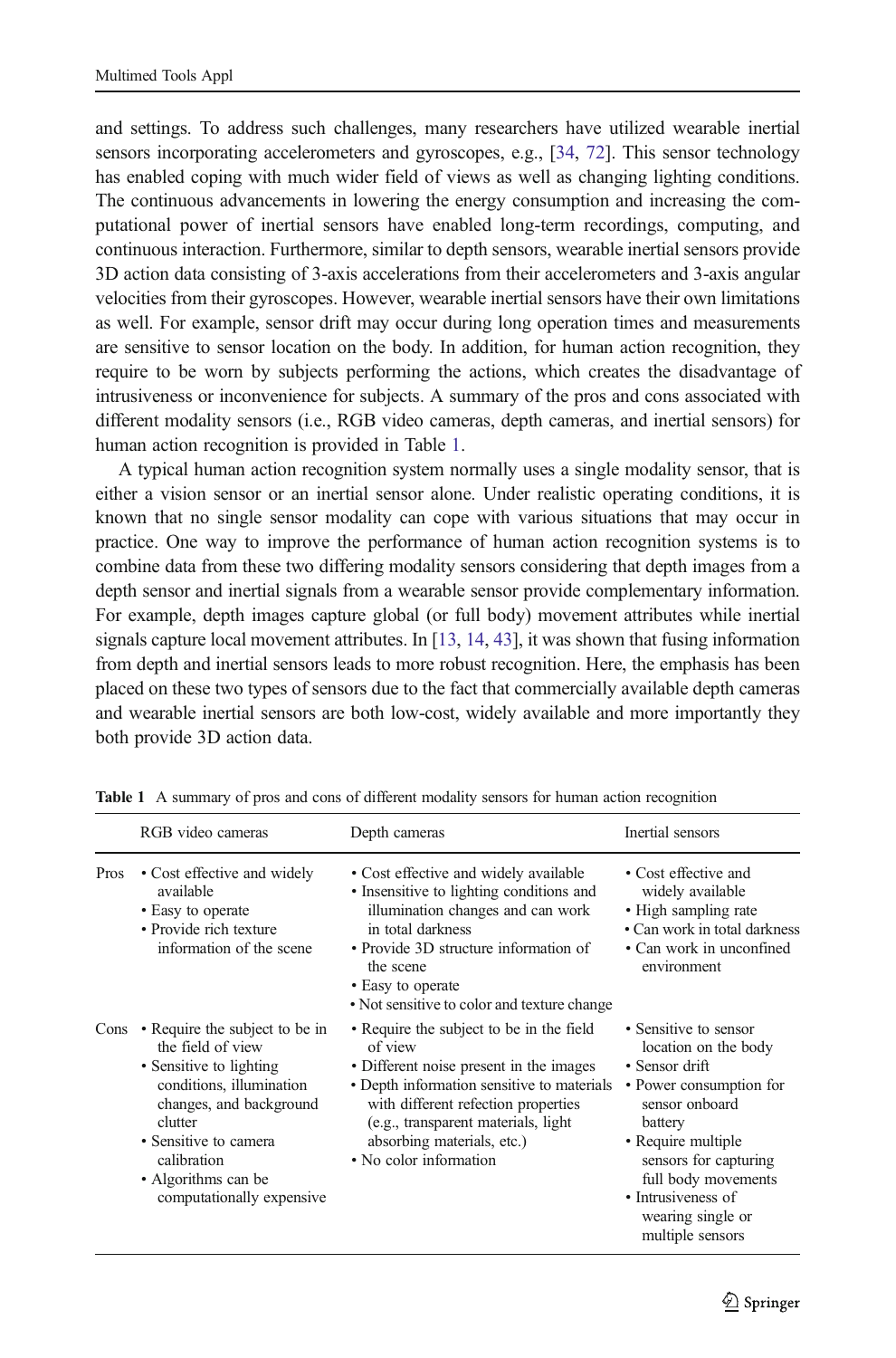Although there exist several survey papers for human action recognition using depth sensors alone (e.g.,  $[2, 19, 31, 76]$  $[2, 19, 31, 76]$  $[2, 19, 31, 76]$  $[2, 19, 31, 76]$  $[2, 19, 31, 76]$  $[2, 19, 31, 76]$  $[2, 19, 31, 76]$  $[2, 19, 31, 76]$  $[2, 19, 31, 76]$ ) or inertial sensors alone (e.g.,  $[5, 11, 30, 40]$  $[5, 11, 30, 40]$  $[5, 11, 30, 40]$  $[5, 11, 30, 40]$  $[5, 11, 30, 40]$  $[5, 11, 30, 40]$  $[5, 11, 30, 40]$  $[5, 11, 30, 40]$ ), there exists no survey article on the simultaneous utilization of these two differing modality sensors for human action recognition. After stating papers where an individual sensor modality is used for human action recognition, this paper reviews the approaches where both of these two sensor modalities are used simultaneously. In addition, a list of publicly available action/gesture recognition datasets that include both depth and inertial sensor data is provided. These datasets help researchers to evaluate recognition algorithms when fusing depth and inertial data. This survey paper is intended to inform researchers in the computer vision, pervasive computing, and multimodal fusion communities of the state-of-the-art works in fusing depth and inertial data for performing human action recognition. It is also worth mentioning that the fusion of depth and inertial sensing has been previously considered for other applications including skeleton estimation and tracking [[22\]](#page-17-0), human body tracking [[32](#page-17-0)], and limb motion tracking [[61](#page-18-0)]. However, the thrust of this survey is exclusively on the human action recognition application.

The remainder of the paper is organized as follows. In Sections 2 and [3](#page-4-0), a brief overview of the human action recognition application based on depth sensor alone and inertial sensor alone is mentioned, respectively. In Section [4](#page-7-0), the components of the fusion approaches for human action recognition involving a combination of depth and inertial sensors is covered. In Section [5,](#page-11-0) a list of human action/gesture recognition datasets that contain simultaneous data from depth and inertial sensors is mentioned. Finally, the paper is concluded in Section [6](#page-15-0).

### 2 Human action recognition based on depth sensor alone

Recent advances in 3D depth cameras using structured light or time-of-flight strategies have led to a major breakthrough towards the problem of human action recognition. The release of affordable Microsoft's Kinect sensors has provided a commercially viable hardware platform to capture 3D data in real-time. The Kinect sensor comprises a color camera, an infrared (IR) emitter, an IR depth sensor, a tilt motor, a microphone array, and an LED light. The IR projector casts an IR speckle dot pattern into the 3-D scene while the IR camera captures the reflected IR speckles. Kinect is essentially a structured light depth sensor. A picture of the Kinect sensor or depth camera is shown in Fig. 1. This sensor can capture 16-bit depth images with a resolution of  $320 \times 240$  pixels. It also offers color images at  $640 \times 480$  pixels with 8-bit resolution per channel. A color image and the corresponding depth image of a scene generated from the Kinect sensor are depicted in Fig. [2.](#page-4-0) In a depth image, the value of each pixel indicates the distance between a 3D scene point and the sensor. The frame rate is approximately 30 frames per second. In addition, the Kinect software development kit (SDK) [[33\]](#page-17-0) is a publicly available software package which is widely used to track 20 body skeleton joints and their 3D spatial positions (see Fig. [3](#page-4-0)).

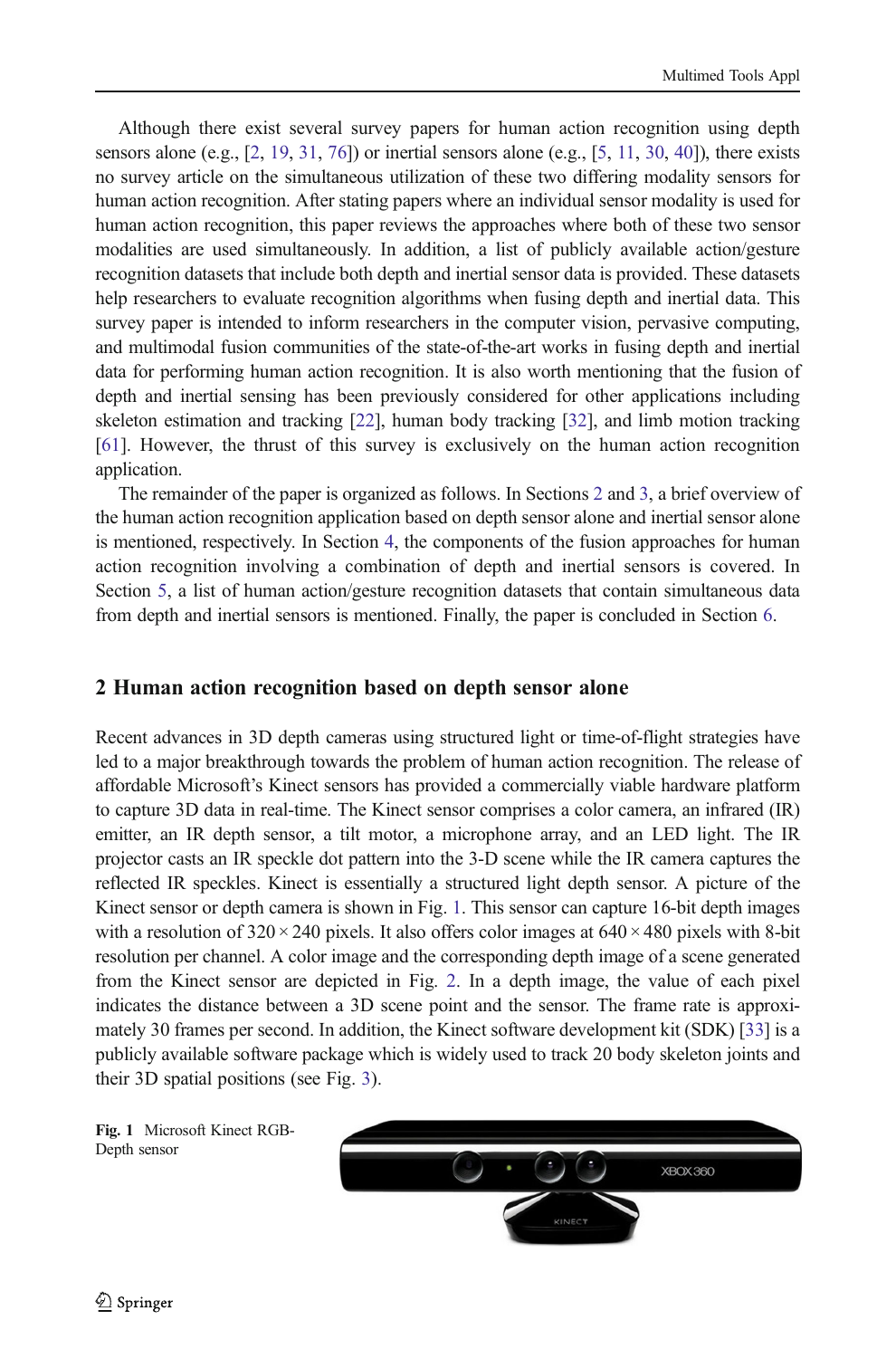<span id="page-4-0"></span>

Fig. 2 a An example color image  $(640 \times 480)$  from the MSR Daily Activity 3D dataset [\[65](#page-18-0)], **b** corresponding depth image  $(320 \times 240)$ 

Various methods have been proposed for human action recognition from depth images in recent years. The developed major feature representation techniques for human action recognition based on depth sequences include a bag of 3D points [[42\]](#page-18-0), projected depth maps [\[15,](#page-17-0) [18](#page-17-0), [75](#page-19-0)], space-time occupancy patterns [\[63,](#page-18-0) [64\]](#page-18-0), spatio-temporal depth cuboid [[69](#page-19-0)], surface normals [\[48,](#page-18-0) [74](#page-19-0)], and skeleton joints [[25,](#page-17-0) [62](#page-18-0), [73\]](#page-19-0). A summary of the existing survey papers on human action recognition using depth sensors is listed in Table [2](#page-5-0). These papers include more details of different feature representation techniques based on depth images (or 3D skeletons).

#### 3 Human action recognition based on inertial sensor alone

Over the past decade, low-power, low-cost, and miniaturized inertial sensors have provided yet another breakthrough towards the problem of human action recognition. Wearable inertial sensors are usually placed directly or indirectly on the human body. They have been embedded into clothes, shoes, wristwatches, mobile devices, etc. These sensors generate accelerometer and rotation signals corresponding to an action performed by a human. As an example, a



Fig. 3 a 20 skeleton joints tractable by the Kinect SDK, b an example skeleton frame in 3D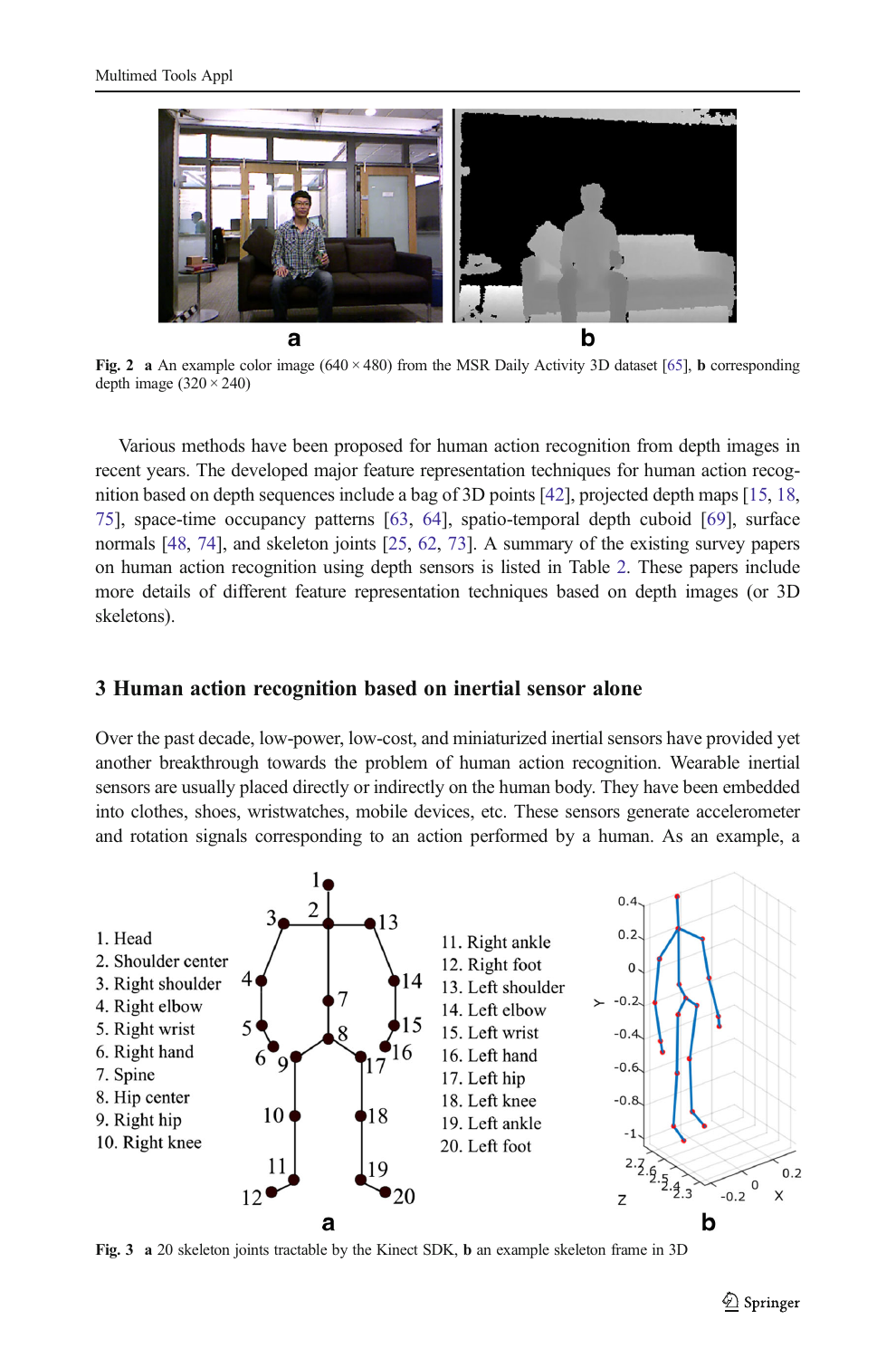| References          | Year | Title                                                                 | Description                                                                                                                                                                                                     |  |  |
|---------------------|------|-----------------------------------------------------------------------|-----------------------------------------------------------------------------------------------------------------------------------------------------------------------------------------------------------------|--|--|
| Chen et al. $[19]$  | 2013 | A survey of human motion<br>analysis using depth<br>imagery           | A review addressing articulated 3D body<br>modelling for human pose estimation<br>and human action recognition from<br>depth images.                                                                            |  |  |
| Han et al. $[31]$   | 2013 | Enhanced computer vision<br>with microsoft kinect<br>sensor: A review | An overview of recent Kinect-based computer<br>vision algorithms and applications including<br>object tracking and recognition, human<br>activity analysis, hand gesture analysis,<br>and indoor 3D mapping.    |  |  |
| Ye et al. [76]      | 2013 | A survey on human motion<br>analysis from depth data                  | An overview of recent approaches that perform<br>human motion analysis which includes depth-<br>based activity recognition, hand gesture<br>recognition, facial feature detection, and<br>head pose estimation. |  |  |
| Aggarwal et al. [2] | 2014 | Human activity recognition<br>from 3d data: A review                  | Discussing the state-of-the-art methodologies<br>on human-activity recognition using 3D<br>data. Reviewing different features extracted<br>from depth data in different scenarios<br>for action recognition.    |  |  |

<span id="page-5-0"></span>Table 2 Review or survey articles on human action recognition using depth sensors

wearable inertial sensor in [[12](#page-16-0)] that has been used for action recognition is shown in Fig. 4. This wearable sensor is a small size  $(1'' \times 1.5'')$  wireless inertial sensor built in the Embedded Signal Processing (ESP) Laboratory at Texas A&M University [\[6](#page-16-0)]. This sensor captures 3-axis acceleration, 3-axis angular velocity and 3-axis magnetic strength, which are transmitted wirelessly via a Bluetooth link to a laptop/PC. The sampling rate of the sensor is 50 Hz and its measuring range is  $\pm 8$  g for acceleration and  $\pm 1000$  degrees/second for rotation. Figure [5](#page-6-0) shows the inertial sensor signals (3-axis accelerations and 3-axis angular velocities) generated by this sensor for the action right hand high throw.

As far as human action recognition based on inertial sensors is concerned, a number of solutions have appeared in the literature. For example, in [\[24](#page-17-0)], wearable inertial sensors were employed to recognize daily activities by using artificial neural networks within a tree

Fig. 4 Wearable inertial sensor developed in [[6](#page-16-0)]

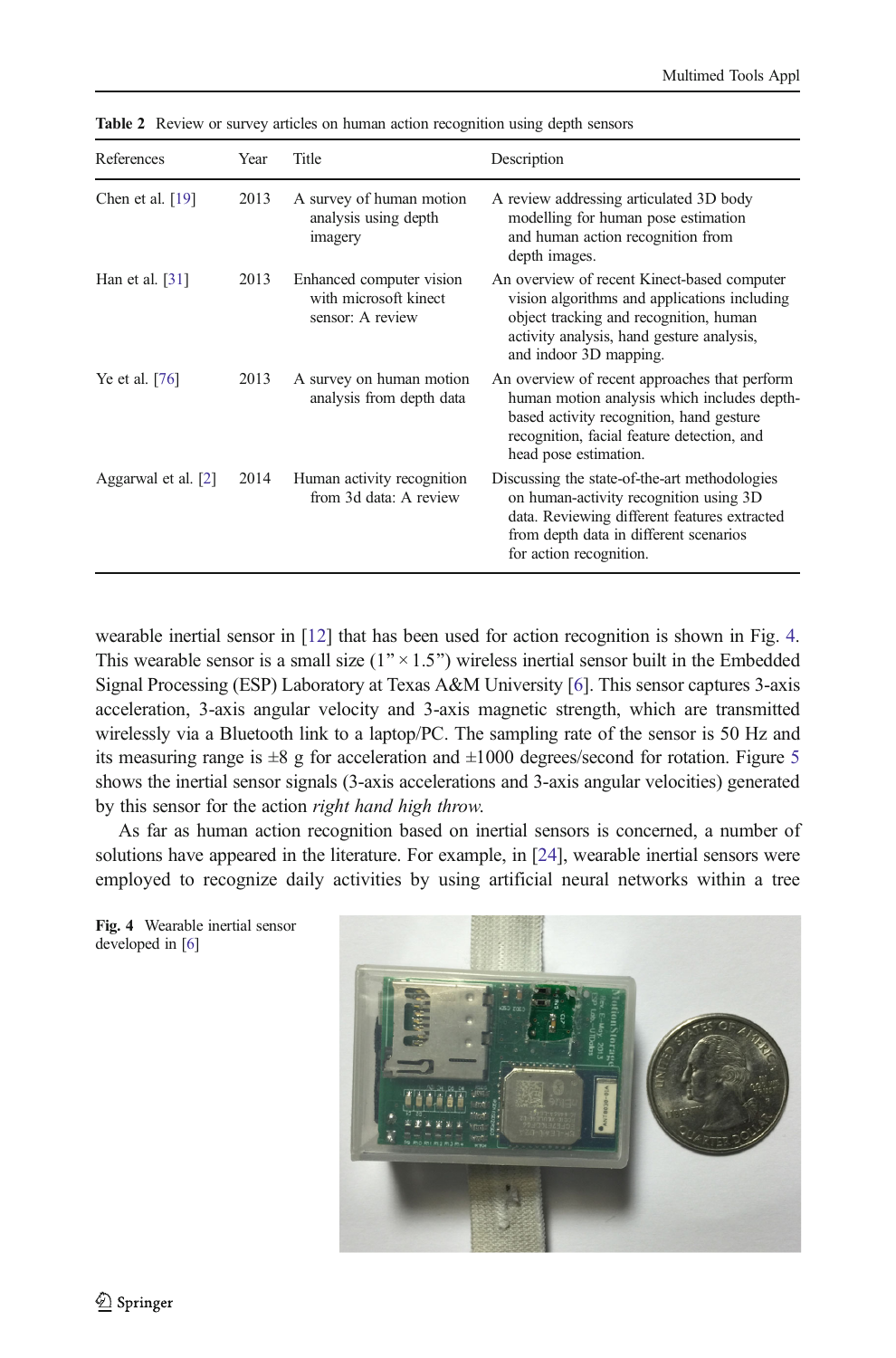<span id="page-6-0"></span>

Fig. 5 Inertial sensor signals (3-axis accelerations and 3-axis angular velocities) for the action right hand high throw

structure. In [[3](#page-16-0)], five inertial sensor units each comprising a triaxial gyroscope, a triaxial accelerometer, and a triaxial magnetometer were employed for classifying human activities and different classification techniques consisting of Bayesian decision, least-squares, and dynamic time warping, were implemented and compared. In [\[41](#page-18-0)], a fall detection system was presented based on wearable inertial sensors. In [\[16\]](#page-17-0), a wearable inertial sensor was employed to recognize the hand-twist and hand-open actions for an intelligent medication adherence monitoring system.

A tutorial was presented in [\[8](#page-16-0)] covering a comprehensive discussion of designing and evaluating activity recognition systems using body-worn inertial sensors. A summary of the survey papers that have appeared on human action recognition based on inertial sensors is

| References              | Year | Title                                                                                                         | Description                                                                                                                                                                                                                                                                                          |
|-------------------------|------|---------------------------------------------------------------------------------------------------------------|------------------------------------------------------------------------------------------------------------------------------------------------------------------------------------------------------------------------------------------------------------------------------------------------------|
| Chen et al.<br>$[11]$   | 2012 | Sensor-based activity recognition                                                                             | An in-depth overview on the latest development of<br>sensor-based activity recognition. Major<br>data-driven and knowledge-driven approaches<br>for activity recognition discussed and compared.                                                                                                     |
| Lara et al.<br>[40]     | 2013 | A survey on human activity<br>recognition using wearable<br>sensors                                           | A survey of the state of the art in human activity<br>recognition based on wearable sensors, focusing<br>on the main design issues for recognizing<br>activities and the principal techniques applied<br>in human activity recognition systems.                                                      |
| Avci et al.<br>$^{[5]}$ | 2010 | Activity recognition using inertial<br>sensing for healthcare, wellbeing<br>and sports applications: A survey | Survey covering the current research directions<br>of activity recognition using inertial sensors,<br>with potential application in healthcare,<br>wellbeing and sports. The five main steps<br>involved in the activity recognition process<br>discussed                                            |
| Guan et al.<br>[30]     | 2011 | Review of sensor-based activity<br>recognition systems                                                        | Survey of wearable sensor based activity<br>recognition systems. In addition, conventional<br>video sensor (or camera) based activity<br>recognition reviewed. For each type of activity<br>recognition, main techniques, characteristics,<br>strengths and limitations discussed and<br>summarized. |

Table 3 Review or survey articles on human action recognition using inertial sensors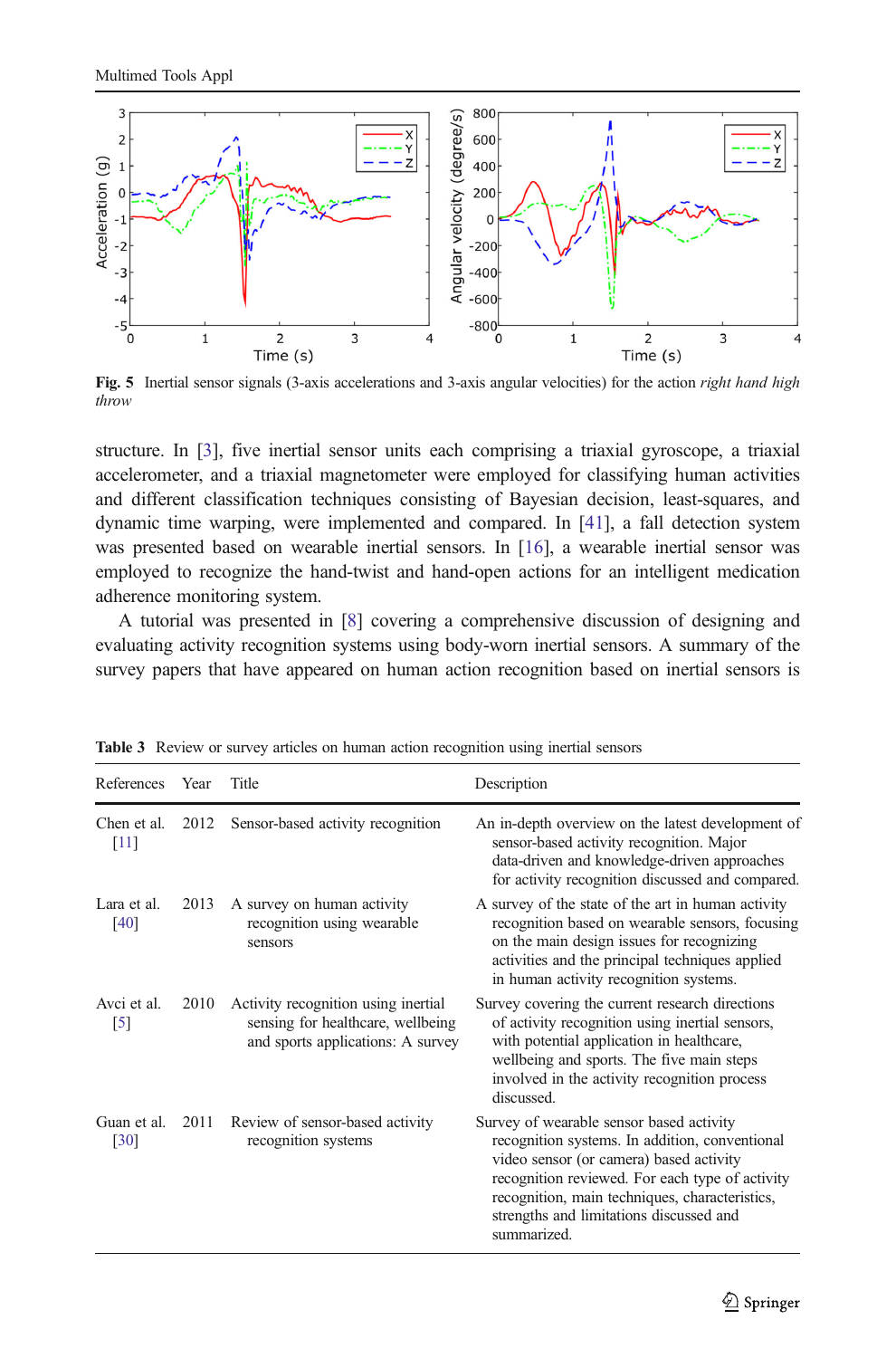<span id="page-7-0"></span>listed in Table [3.](#page-6-0) These papers cover more details of the approaches and challenges associated with using inertial sensors for human action recognition.

#### 4 Human action recognition using depth sensor and inertial sensor fusion

As stated above, depth sensors and wearable inertial sensors each have been used individually for the application of human action recognition. It has been established that there are recognition rate limitations when using a single modality sensor due to the fact that no single modality sensor can cope with various realistic situations that occur in real-world settings. Therefore, it is reasonable to expect that the utilization of both modalities simultaneously would improve the recognition performance due to the fact that each modality can complement the shortcomings of the other modality. In this section, the existing works on human action/ gesture recognition by using depth and inertial sensors together are mentioned as well as the components required for the simultaneous utilization of these two differing modality sensors.

#### 4.1 Data synchronization and preprocessing

Data fusion based on samples from differing modality sensors requires accurate time synchronization. In [\[43](#page-18-0)], a synchronization approach was developed by correlating the closest inertial sample to the depth frame according to the system time stamps. In [\[47\]](#page-18-0), the temporal synchronization between the different modality sensors of video cameras, Kinect, MoCap, accelerometer was provided via the UNIX operating system time stamps which were included in the recordings of each modality. In these synchronizations, possible propagation delays [\[70\]](#page-19-0) and variable intervals needed to generate samples were not taken into consideration. A more accurate time synchronization method was proposed in [[20\]](#page-17-0) by estimating the total delay occurring in the link between the camera and the PC. This method was later used in [[26](#page-17-0)] for the depth and inertial sensors data synchronization for the fall detection application.

In addition to data synchronization, a signal filtering preprocessing component is often used. For example, a moving average window was used in [[43\]](#page-18-0) to reduce jitters in the raw sensor signals including skeleton joint positions from a Kinect depth camera and acceleration/ angular velocity signals from an inertial sensor.

#### 4.2 Action segmentation (detection of action start and end)

Most of the papers that have appeared in the literature on human action recognition have studied action signals (e.g., RGB videos, depth videos, inertial sensor signals) that have been segmented manually or by visual inspection providing the start and end of actions. However, to have an actual real-time working action recognition system, it is necessary to identify the start and end of actions. Action segmentation is a challenging task when actions are done in practice or in random time. A number of action segmentation methods have been developed when using vision sensors (e.g., [\[55,](#page-18-0) [66](#page-18-0)]) or inertial sensors (e.g., [[57,](#page-18-0) [71\]](#page-19-0)). When using depth and inertial sensors together within a fusion framework, depth and inertial sensor data can be utilized collaboratively to achieve improved action segmentation. Two examples of such action segmentation are presented next. In [\[14\]](#page-16-0), the variances of the skeleton joint positions as well as the accelerations within a moving window were used to determine the start and the end of an action in real-time, with the requirement that each action began with a static posture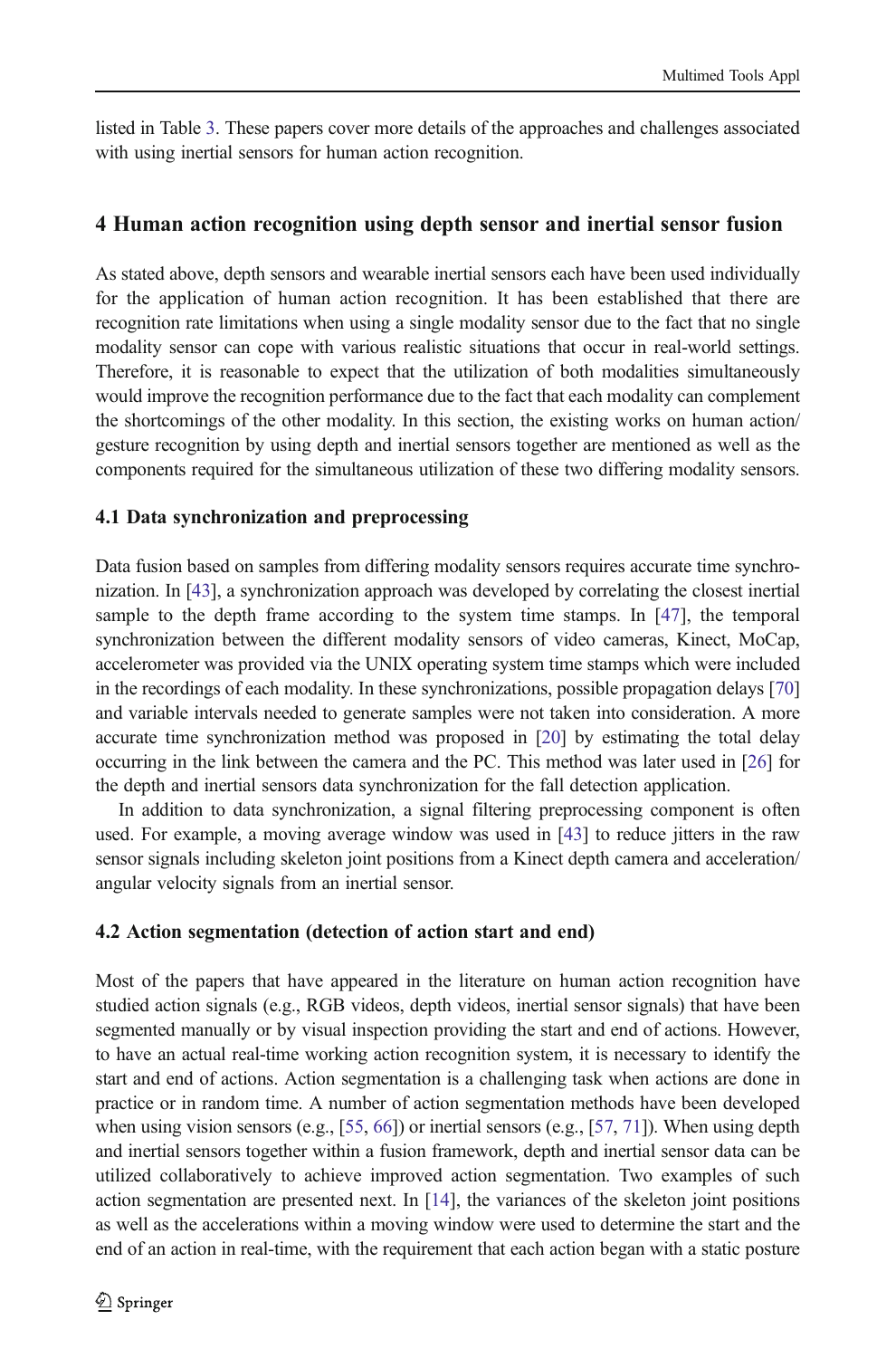and ended with a static posture lasting for at least 1 s in an action sequence. In [\[77](#page-19-0)], a Gaussian model for the rest positions and a Gaussian model for non-rest positions were created using a training gesture dataset. Then, during recognition or testing of hand gestures, an observation (a combination of hand positions from a depth camera and inertial signals from an inertial sensor) was classified into a rest or a non-rest position based on the two Gaussian models. A sequence of continuous observations from non-rest positions longer than 0.25 s was then considered to denote a complete gesture.

#### 4.3 Feature extraction

Different features extracted from depth and inertial data have been considered in the literature ranging from raw signals (e.g., raw accelerations) to high-level descriptors. In [\[77](#page-19-0)], a gesture spotting and recognition framework was used to fuse the data from a Kinect sensor and an inertial sensor. For hand feature extraction, linear acceleration signals of three directions (x, y, z), angular velocity signals of three directions  $(x, y, z)$  and Euler orientation signals of three directions (yaw, pitch, roll) from an inertial sensor on the hand were combined to form a 9 dimensinal feature vector for every time frame. The position of the gesturing hand in the 3D space  $(x, y, z)$  relative to the shoulder center joint was used to form a 3-dimensional feature vector for each frame from a Kinect sensor. The two sets of features were then concatenated. This approach can be viewed as using the raw data from the sensors (e.g., accelerations from the accelerometer and joint positions estimated using the Kinect SDK) without further processing. Similarly, in [\[43\]](#page-18-0) and [\[44](#page-18-0)], the raw data from both a Kinect depth camera and an inertial body sensor (position data of the hand joint from a Kinect depth camera as well as acceleration data and angular velocity data from an inertial sensor) was utilized for hand gesture recognition. The advantage of using raw data is that there is no computational burden associated with feature extraction. However, raw signal data may not exhibit enough discriminatory power to achieve high accuracy for action recognition.

In [\[13](#page-16-0)], features extracted from depth sequences, named depth motion maps (DMMs) [[18](#page-17-0)], were considered. Each depth frame in a depth video sequence was first projected onto three orthogonal Cartesian planes to form three projected maps. For each projection view, the absolute difference between two consecutive projected maps was accumulated through an entire depth video sequence forming a depth motion map. In this manner, three DMMs corresponding to three projection views (front view, side view and top view) were generated for a depth video sequence as the feature representation. For the inertial sensor, each acceleration and gyroscope signal sequence was partitioned into N temporal windows. Considering that statistical measures of mean, variance, standard deviation, and root mean square are computationally efficient and useful for capturing structural patterns in motion data, these four measures were computed along each direction in each temporal window. All the features from the temporal windows were concatenated to form a single combined feature vector. In [[47](#page-18-0)], each depth video was first divided into 8 disjoint Depth-Layered Multi-Channel (DLMC) videos [\[46](#page-18-0)] by dividing the depth range into 8 equal depth layers and by keeping the pixels within the depth range of the corresponding depth layer. Then, so called Histogram of Gradients (HOG) and Histogram of Flow (HOF) features [[39](#page-17-0)] were extracted from each DLMC video. This was followed by employing the Bag-of-Features (BoF) representation [\[53\]](#page-18-0) to code DLMC videos into histograms to serve as the feature representation of depth sequences. As for inertial sensor data,  $N_s$  = 30 temporal windows from each accelerometer sequence were extracted and the variance of the acceleration along each direction in each temporal window was computed for each of the 6 accelerometers. By concatenating variance values from all the accelerometers, a local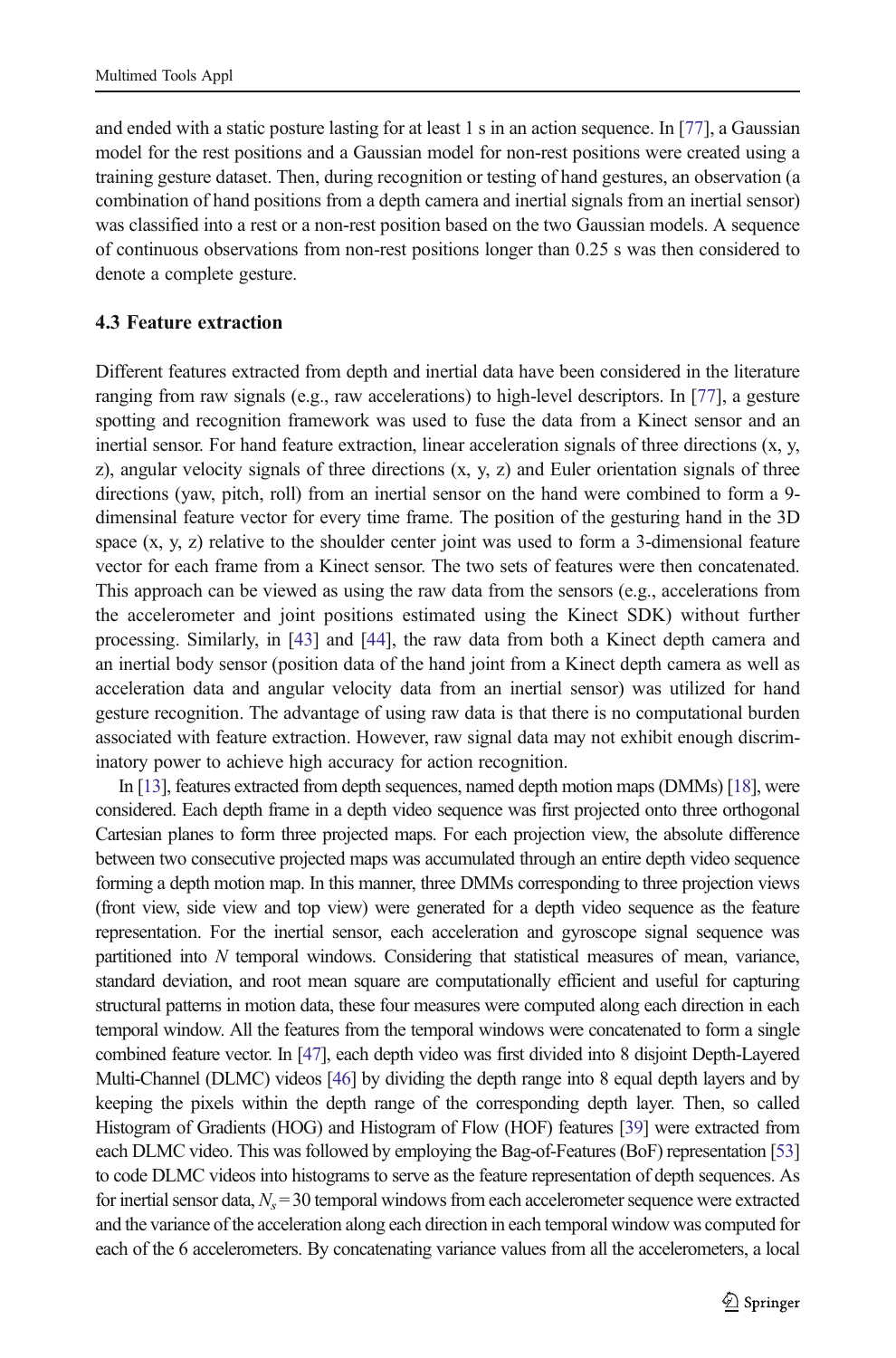temporal feature descriptor per temporal window was obtained. As a result, an action sequence was represented by a set of  $N<sub>s</sub>$  feature descriptors. To further build a compact representation of these feature descriptors, the features were quantized into 20 codewords for classification purposes.

Table [4](#page-10-0) lists a summary of the features that have been extracted simultaneously from a depth sensor and an inertial sensor for human action recognition. An important issue to keep in mind here is that these features have been designed to be computationally efficient allowing the developed action recognition systems to operate in real-time.

#### 4.4 Classification and fusion approach

After feature extraction, classification and a fusion approach are needed for action recognition. Classical classifiers such as support vector machine (SVM) [\[9,](#page-16-0) [29](#page-17-0)] and hidden Markov model (HMM) [\[23](#page-17-0)] are often employed for action recognition, e.g., [[43,](#page-18-0) [47](#page-18-0)]. Fusion of information from two sensors can be done in different ways. In general, three fusion approaches are applicable: (1) data-level fusion, (2) feature-level fusion, and (3) decision-level fusion. Data-level fusion occurs at the data level where incoming raw data from different sensors are combined. Feature-level fusion involves carrying out fusion of features after features are extracted from raw data. Decision-level fusion involves fusing the decisions made by individual classifiers or decision makers. Next, several representative classification and fusion approaches previously used for depth and inertial sensor fusion are mentioned.

In [\[13\]](#page-16-0), both feature-level fusion and decision-level fusion were examined by using a collaborative representation classifier [[78](#page-19-0)]. In the feature-level fusion approach, the features generated from the two differing modality sensors were merged before classification while in the decision-level fusion approach, the Dempster-Shafer theory [[54\]](#page-18-0) was used to combine the classification outcomes from two classifiers, each corresponding to one sensor. In [\[43\]](#page-18-0), the depth and inertial sensor data were concatenated. An HMM classifier was employed for gesture recognition on the fused data. To further improve the gesture recognition performance, the data from the depth sensor and the inertial sensor were fed into multiple HMM classifiers [\[44](#page-18-0)]. Then, the probability outputs from the multiple HMM classifiers were combined to generate the final outcome. In [\[52](#page-18-0)] and [[49](#page-18-0)], each gesture was considered to consist of three phases: pre-stroke, nucleus, and post-stroke. Each phase was modeled as an HMM. The gesture spotting and recognition was then performed based on concatenated HMMs trained for the three gesture phases.

Table [5](#page-12-0) lists a summary of the classification and fusion approaches used for action/gesture recognition based on depth and inertial sensor fusion that have appeared in the literature.

As a general observation, it is seen that the simultaneous utilization of these two differing modality sensors allows one to achieve higher human action recognition performance compared to the situations when each sensor is used individually or on its own. For example, in [[43\]](#page-18-0), the gesture recognition accuracies of using a Kinect depth sensor alone and an inertial sensor alone were reported to be 84 and 88 %, respectively. However, when using the depth and inertial sensor fusion, the recognition accuracy was increased to 93 %. In [[13\]](#page-16-0), the fusion approach was evaluated based on the Berkeley multimodal human action database [\[47\]](#page-18-0) and the results indicated that due to the complementary aspect of the data from the depth and inertial sensors, the fusion approach led to 2 to 23 % improvements in recognition accuracy depending on the type of action performed over the situations when each sensor was used individually. A 99 % correct walking pattern recognition rate was reported in [\[67\]](#page-19-0) by combining an inertial sensor and a Kinect depth sensor as compared to the recognition rates of 89 and 65 % when using the inertial sensor alone and the depth sensor alone, respectively. For human fall detection in [[36](#page-17-0)], a recognition accuracy of 98 % was achieved by using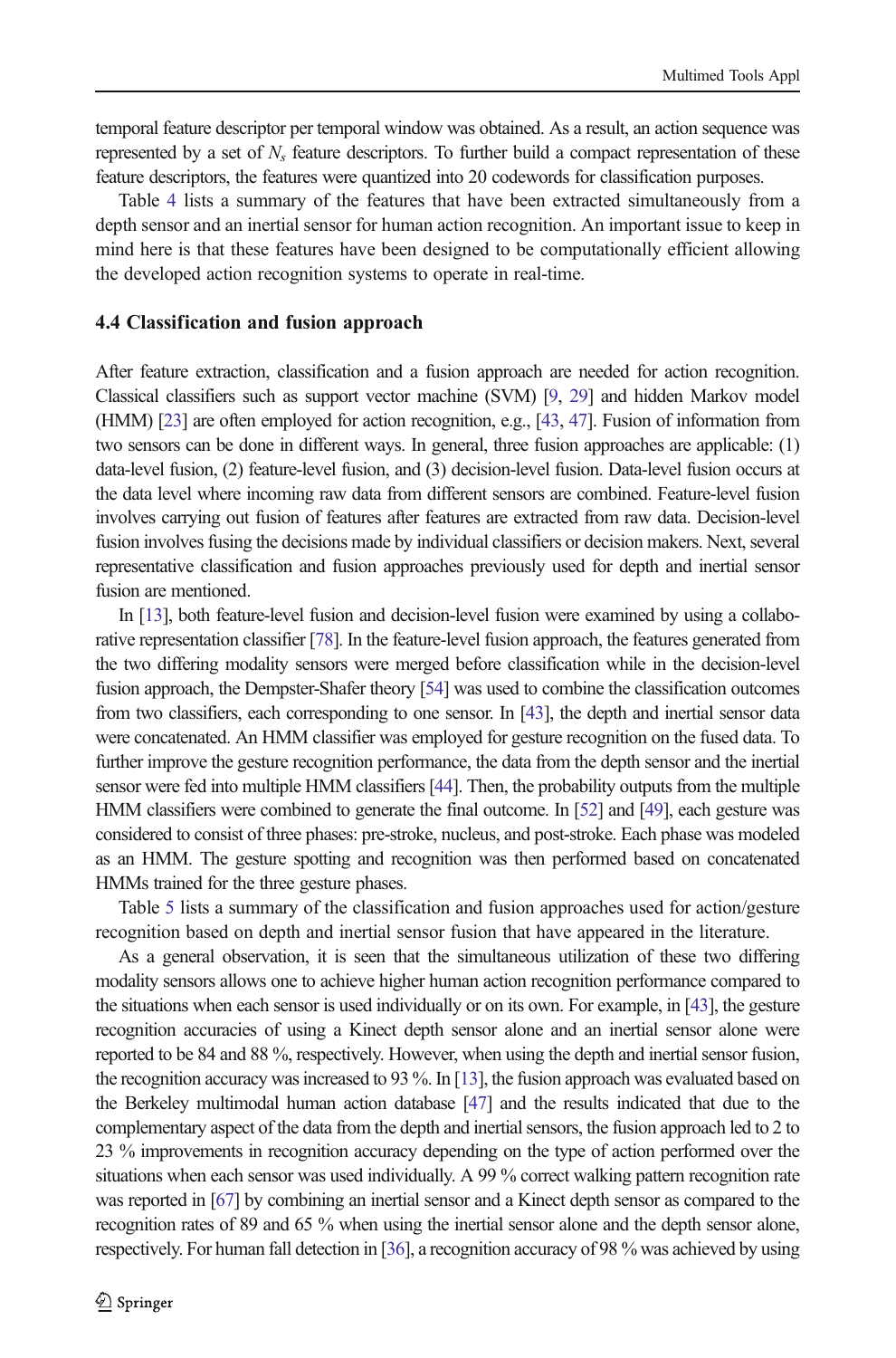| References          | Features                                                                                                                                                                                                                                                                                                                                                                                                                                                                 | Task                                                                                                                                                                                                     |                                                        |  |
|---------------------|--------------------------------------------------------------------------------------------------------------------------------------------------------------------------------------------------------------------------------------------------------------------------------------------------------------------------------------------------------------------------------------------------------------------------------------------------------------------------|----------------------------------------------------------------------------------------------------------------------------------------------------------------------------------------------------------|--------------------------------------------------------|--|
|                     | Depth sensor                                                                                                                                                                                                                                                                                                                                                                                                                                                             |                                                                                                                                                                                                          |                                                        |  |
| [10, 43,<br>44, 77] | Raw data: skeleton joint<br>positions                                                                                                                                                                                                                                                                                                                                                                                                                                    | Raw data: accelerations, angular<br>velocities, etc.                                                                                                                                                     | Gesture recognition                                    |  |
| $[12 - 14]$         | Depth motion maps [18]                                                                                                                                                                                                                                                                                                                                                                                                                                                   | Statistical features (e.g., mean,<br>variance, etc.) computed<br>from temporal segments of<br>inertial sensor signals<br>(e.g., accelerations and<br>angular velocities)                                 | Action recognition                                     |  |
| $[47]$              | Each depth video was into multiple<br>Depth-Layered Multi-Channel<br>(DLMC) videos [46]. HOG and<br>HOF features were extracted<br>from each DLMC video and<br>coded into histograms using<br>Bag-of-Features (BoF)<br>model $[53]$                                                                                                                                                                                                                                      | Variance of the acceleration<br>in each direction in each<br>temporal window was<br>computed as feature<br>descriptors. The feature<br>descriptors were then<br>quantized into a number<br>of codewords. | Action recognition                                     |  |
| $\lceil 21 \rceil$  | Raw data: skeleton joint positions                                                                                                                                                                                                                                                                                                                                                                                                                                       | Raw data: accelerations                                                                                                                                                                                  | Action recognition                                     |  |
| [67]                | Subject velocity, body azimuth<br>angle, body inclination angle,<br>leg separation distance, and<br>leg separation angle calculated<br>using 3D point cloud                                                                                                                                                                                                                                                                                                              | Raw data: accelerations                                                                                                                                                                                  | Gait (different<br>walking patterns)<br>classification |  |
| $[58]$              | Statistical features (mean, energy,<br>standard deviation, entropy)<br>for the visual displacement<br>components extracted from<br>a fixed temporal window of<br>video frames                                                                                                                                                                                                                                                                                            | Statistical features (e.g.,<br>mean, variance, etc.)<br>computed from temporal<br>windows of acceleration<br>signals.                                                                                    | Food preparation<br>activities<br>recognition          |  |
| [68]                | Skeleton joint positions were first<br>transformed to be invariant<br>to user's position, orientation,<br>and body size. The<br>final feature vector consists of four<br>parts: 1. Absolute 3D position<br>of joint points. 2. Relative<br>3D position of joint points, de<br>fined on directly connected joint<br>pairs. 3. First order difference in<br>time of part 1 in the feature vector.<br>4. First order difference in time<br>of part 2 in the feature vector. | Raw data: accelerations,<br>angular velocities, etc.                                                                                                                                                     | Gesture recognition                                    |  |
| [36, 37]            | 1. A ratio of width to height of the<br>person's bounding box in the<br>depth maps.<br>2. A proportion expressing the height<br>of the person's surrounding box<br>in the current frame to the physical<br>height of the person, projected<br>onto the depth map.<br>3. The distance of the person's<br>centroid to the floor.                                                                                                                                           | Raw data: accelerations<br>and angular velocities                                                                                                                                                        | Fall detection                                         |  |

<span id="page-10-0"></span>Table 4 A summary of features extracted simultaneously from a depth sensor and an inertial sensor for action/ gesture recognition involving depth and inertial sensor fusion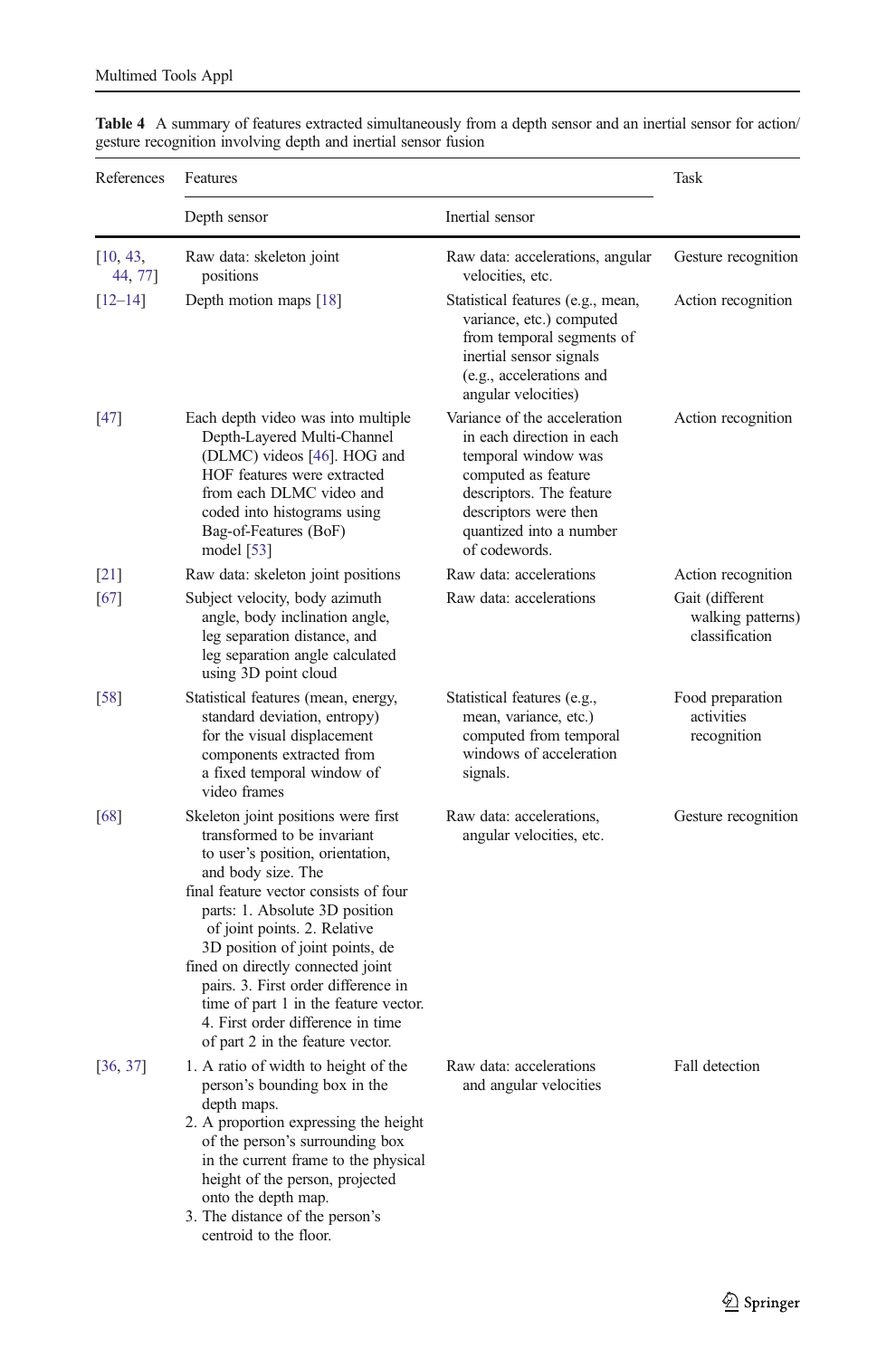<span id="page-11-0"></span>

| References         | Features                                                                                        | Task                                                                                                                                                   |                |
|--------------------|-------------------------------------------------------------------------------------------------|--------------------------------------------------------------------------------------------------------------------------------------------------------|----------------|
|                    | Depth sensor                                                                                    |                                                                                                                                                        |                |
|                    | 4. Standard deviation from the<br>centroid for the abscissa<br>and the applicate, respectively. |                                                                                                                                                        |                |
| $\lceil 26 \rceil$ | Variation in the skeleton<br>joint position                                                     | 1. The acceleration magnitude<br>of the wrist accelerometer<br>2. The angle between the X-axis<br>and the gravity vector of<br>the wrist accelerometer | Fall detection |

a depth sensor and an accelerometer together, which was about 8 % higher than when using only the depth sensor and about 3 % when using only the accelerometer.

# 5 Public-domain multimodal human action datasets

A number of public-domain human action datasets have been created based on depth sensor only (e.g., MSR Action3D dataset [[42](#page-18-0)]) and inertial sensor only (e.g., Wearable Action Recognition Database (WARD) [\[72](#page-19-0)]). This section includes a review of the publicly available multimodal human action datasets that contain simultaneously captured data from depth and inertial sensors. The reader is referred to the publications listed for the details of the datasets.

# 5.1 Berkeley multimodal human action database (MHAD)

The Berkeley MHAD dataset $^{2}$  [\[47](#page-18-0)] contains temporally synchronized data from a motion capture system, 12 RGB cameras, 2 Microsoft Kinect depth cameras, 6 wearable accelerometers, and 4 microphones. The dataset consists of 659 data sequences from 11 human actions performed by 7 male and 5 female subjects of 23–30 years age except for one elderly subject with 5 repetitions of each action. These 11 actions include: *jumping in place, jumping jacks, bending-hands up all the* way down, punching, waving two hands, waving right hand, clapping hands, throwing a ball, sit down and stand up, sit down, and stand up. The 6 accelerometers were placed at the wrists, ankles and hips. The two Microsoft Kinect cameras were placed approximately in opposite directions to prevent interference between the two active projection patterns. Each Kinect camera captured a color image with a resolution of  $640 \times 480$  pixels and a 16-bit depth image, both with an acquisition rate of 30 Hz.

# 5.2 University of Rzeszow fall detection (URFD) dataset

The UR fall detection dataset<sup>3</sup> [[36\]](#page-17-0) focuses on the human fall detection application. It contains 70 (30 falls and 40 activities of daily living) sequences from 5 subjects. The 30 fall sequences were recorded with 2 Kinect cameras as well as a 3-axis accelerometer. One of the Kinect

<sup>&</sup>lt;sup>2</sup> [http://tele-immersion.citris-uc.org/berkeley\\_mhad](http://tele-immersion.citris-uc.org/berkeley_mhad)

<sup>3</sup> [http://fenix.univ.rzeszow.pl/~mkepski/ds/uf.html](http://fenix.univ.rzeszow.pl/%7Emkepski/ds/uf.html)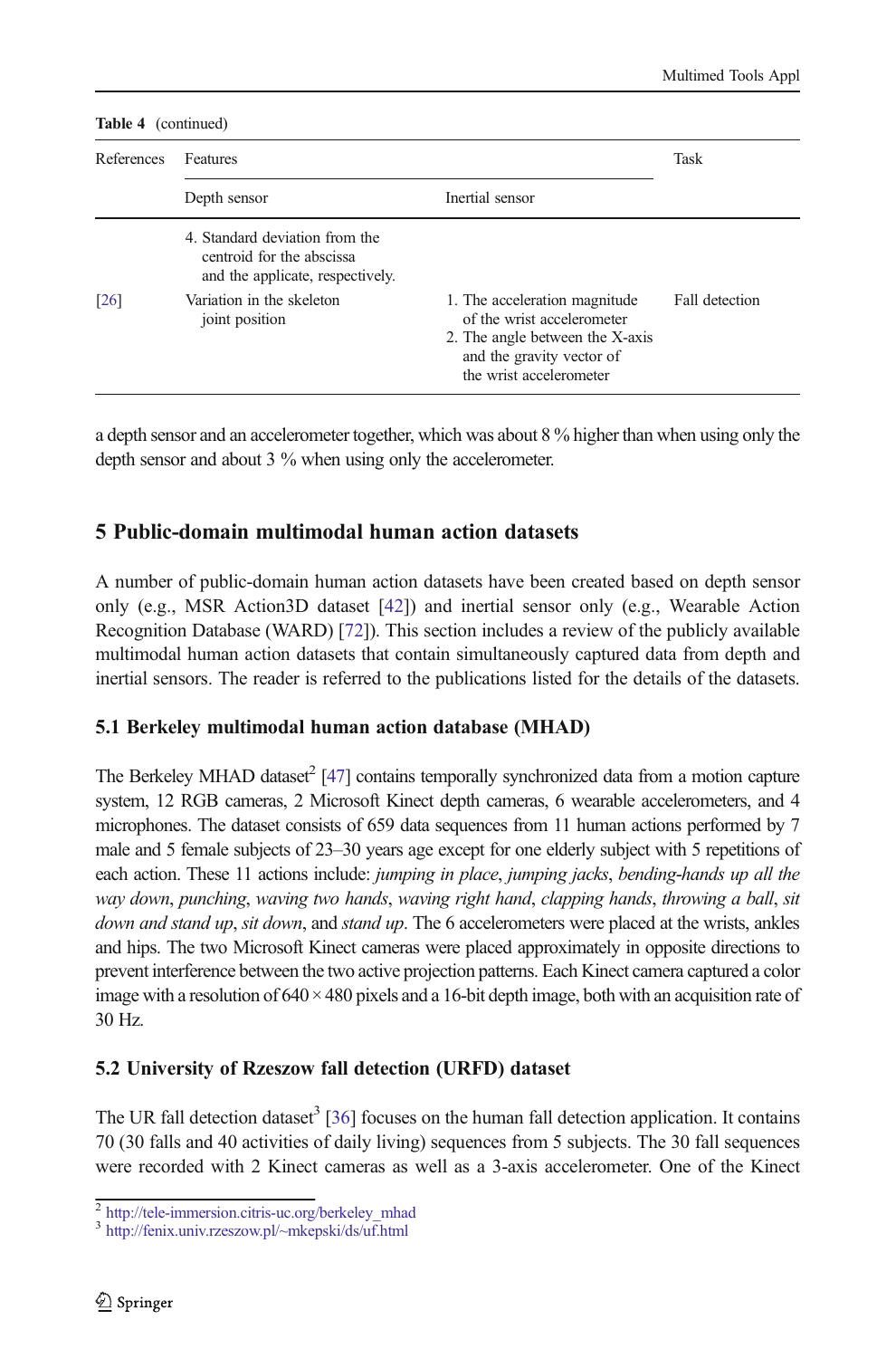|          | References Classification and fusion method                                                                                                                                                                                                                                                                                                                                                                                                                                                                   | Task                   |
|----------|---------------------------------------------------------------------------------------------------------------------------------------------------------------------------------------------------------------------------------------------------------------------------------------------------------------------------------------------------------------------------------------------------------------------------------------------------------------------------------------------------------------|------------------------|
| [13]     | 1. Feature-level fusion: features from depth and inertial sensor data were<br>concatenated. The concatenated features were used as input to a<br>collaborative representation classifier [78].<br>2. Decision-level fusion: features extracted from depth sensor data<br>and inertial sensor data were used individually as input to two<br>collaborative representation classifiers. Dempster-Shafer theory [54]<br>was utilized to combine the combine the classification outcomes<br>from two classifiers. | Action<br>recognition  |
| [43]     | Depth and inertial sensor data were concatenated. HMM was<br>employed for classification on the fused sensor data.<br>(Data-level fusion)                                                                                                                                                                                                                                                                                                                                                                     | Gesture<br>recognition |
| [44]     | Data from the depth sensor and the inertial sensor were fed into<br>multiple HMM classifiers. The probability outputs from the<br>multiple HMM classifiers were combined to generate the final<br>outcome. (Decision-level fusion)                                                                                                                                                                                                                                                                            | Gesture<br>recognition |
| [68]     | A Bayesian co-boosting framework was proposed to combine<br>features from depth and inertial sensor modalities. HMM was<br>used as the week classifier in the boosting framework.<br>(Feature-level fusion)                                                                                                                                                                                                                                                                                                   | Gesture<br>recognition |
| [47]     | Multiple kernel learning (MKL) strategy [28] was used for<br>combining various modalities for action recognition. Different<br>weights computed by MKL were assigned to different modalities.<br>SVM was used as the classifier. (Feature-level fusion)                                                                                                                                                                                                                                                       | Action<br>recognition  |
| [10]     | A coupled hidden Markov model (CHMM) was employed to<br>discover the correlation and complementary information across<br>different modalities. (Data-level fusion)                                                                                                                                                                                                                                                                                                                                            | Gesture<br>recognition |
| [36, 37] | Initial fall detection was based on acceleration data. The acceleration<br>data was also employed to trigger the processing of the depth images<br>for fall detection based on K nearest neighbor classifier or SVM<br>classifier to further reduce the false alarm. (Decision-level fusion)                                                                                                                                                                                                                  | Fall detection         |

<span id="page-12-0"></span>Table 5 A summary of classification and fusion approaches used for action/gesture recognition

cameras was mounted on the ceiling and the other was placed in front of the subjects. The accelerometer was worn near the spine on the lower back of a subject. Depth data and RGB data from the two Kinect cameras were recorded for the fall sequences. This dataset also consists of data corresponding to the normal activities of walking, sitting down, crouching down and lying in order to evaluate the performance of the fall detection algorithm. The 40 sequences of the activities provided in this dataset only contain the depth and RGB data from one Kinect camera.

#### 5.3 University of Texas at Dallas multimodal human action dataset (UTD-MHAD)

The UTD-MHAD dataset<sup>4</sup> [[12](#page-16-0)] is a comprehensive multimodal human action dataset that consists of data from a Kinect sensor and a wearable inertial sensor capturing 3-axis acceleration and 3-axis angular velocity signals [\[17\]](#page-17-0). This dataset consists of four temporally synchronized data modalities, which include RGB videos, depth videos, skeleton positions from a Kinect camera sensor, and inertial signals (acceleration and angular velocity) from a

<sup>4</sup> [http://www.utdallas.edu/~kehtar/UTD-MHAD.html](http://www.utdallas.edu/%7Ekehtar/UTD-MHAD.html)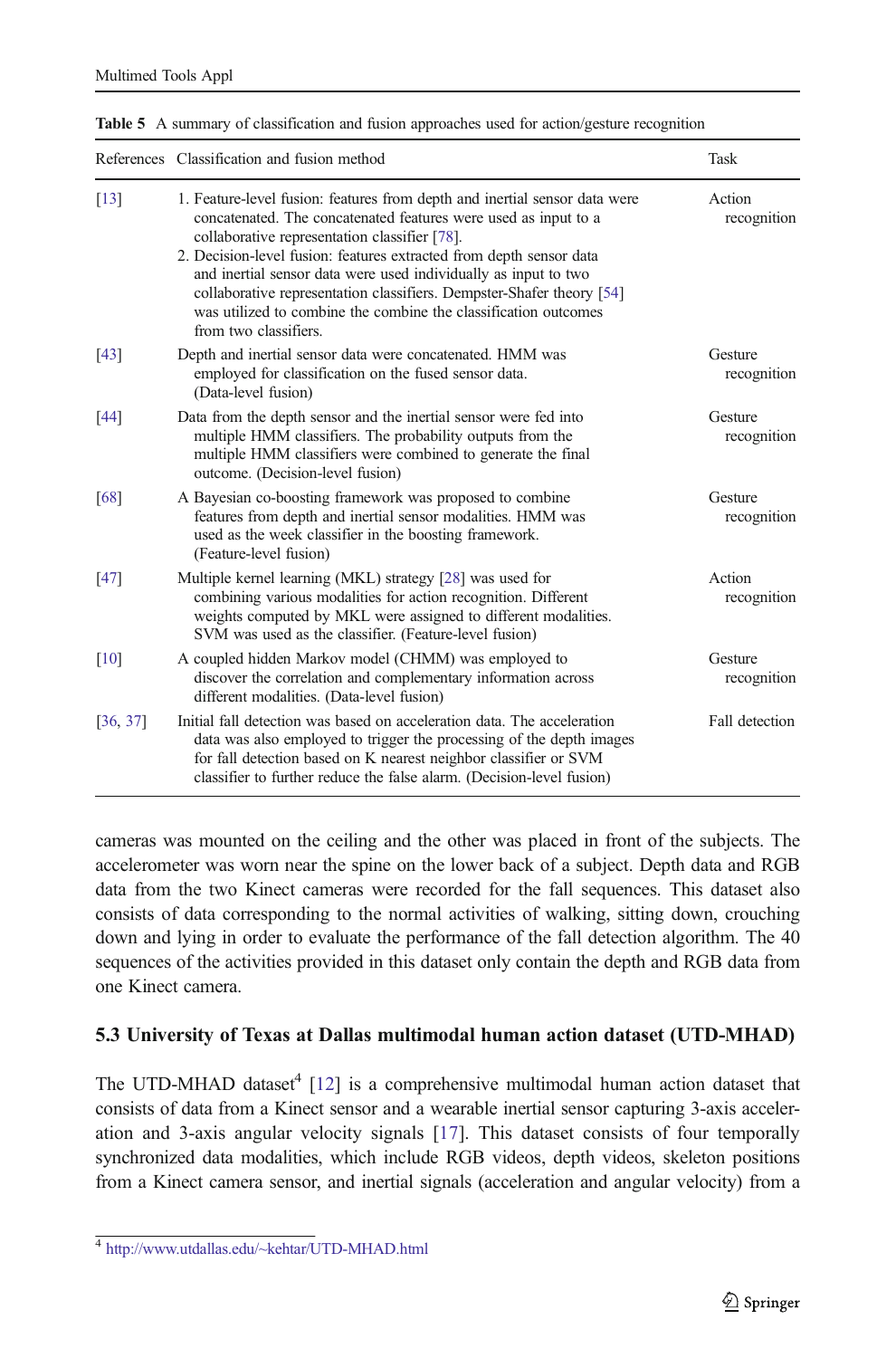wearable inertial sensor for a comprehensive set of 27 human actions encountered in the literature on human action recognition. The 27 actions include: (1) *right arm swipe to the left*, (2) right arm swipe to the right, (3) right hand wave, (4) two hand front clap, (5) right arm throw, (6) cross arms in the chest, (7) basketball shoot, (8) right hand draw  $X$ , (9) right hand draw circle (clockwise), (10) right hand draw circle (counter clockwise), (11) draw triangle, (12) bowling (right hand), (13) front boxing, (14) baseball swing from right, (15) tennis right hand forehand swing, (16) arm curl (two arms), (17) tennis serve, (18) two hand push, (19) right hand knock on door, (20) right hand catch an object, (21) right hand pick up and throw, (22) jogging in place, (23) walking in place, (24) sit to stand, (25) stand to sit, (26) forward lunge (left foot forward), (27) squat (two arms stretch out). These actions were performed by 8 subjects (4 females and 4 males). Each subject repeated each action 4 times. After removing three corrupted sequences, the dataset included 861 data sequences. The wearable inertial sensor was placed on the subjects' right wrists for actions (1) through (21) which were hand type movements, and on the subjects' right thigh for actions (22) through (27) which were leg type movements.

### 5.4 50 salads dataset

The 50 salads dataset<sup>5</sup> [\[58\]](#page-18-0) is a publicly available dataset of complex activities that involve manipulative gestures. It captures 25 people preparing 2 mixed salads and contains over 4 h of annotated accelerometer and RGB-D video data (i.e., acceleration data, RGB video data and depth data). A Kinect camera was mounted on the wall to have a top-down view onto the work space. Accelerometers were embedded in the handles of a knife, a mixing spoon and a peeler. Additional accelerometers were attached to a small spoon, a glass, an oil bottle, and a pepper dispenser. 27 subjects prepared a mixed salad two times. Two subjects were excluded from the final dataset due to data loss. Preparing the mixed salad involved preparing a dressing with salt, pepper, olive oil and balsamic vinegar, cutting ingredients (cucumber, tomato, feta cheese and lettuce) into pieces, mixing ingredients, adding the dressing to the salad and serving the salad onto a plate. The following activities were annotated: *add oil*, add vinegar, add salt, add pepper, mix dressing, peel cucumber, cut cucumber, place cucumber into bowl, cut cheese, place cheese into bowl, cut lettuce, place lettuce into bowl, cut tomato, place tomato into bowl, mix ingredients, serve salad onto plate, and add dressing. Each activity was split into three phases which were annotated individually: pre-, core- and post-phase. Each activity was associated with one of three stages in the recipe which were also annotated: prepare dressing, cut and mix ingredients and serve salad. In total, 966 activity instances were annotated. The 50 salads dataset is useful for carrying out research in activity recognition, activity spotting, sequence analysis, and sensor fusion.

# 5.5 ChAirGest multimodal dataset

The ChAirGest multimodal dataset<sup>6</sup> [[52](#page-18-0)] was designed to encourage researchers to take advantage of data recorded from multiple sensors to optimize and evaluate

<sup>5</sup> <http://cvip.computing.dundee.ac.uk/datasets/foodpreparation/50salads/>

<sup>6</sup> <https://project.eia-fr.ch/chairgest/Pages/Overview.aspx>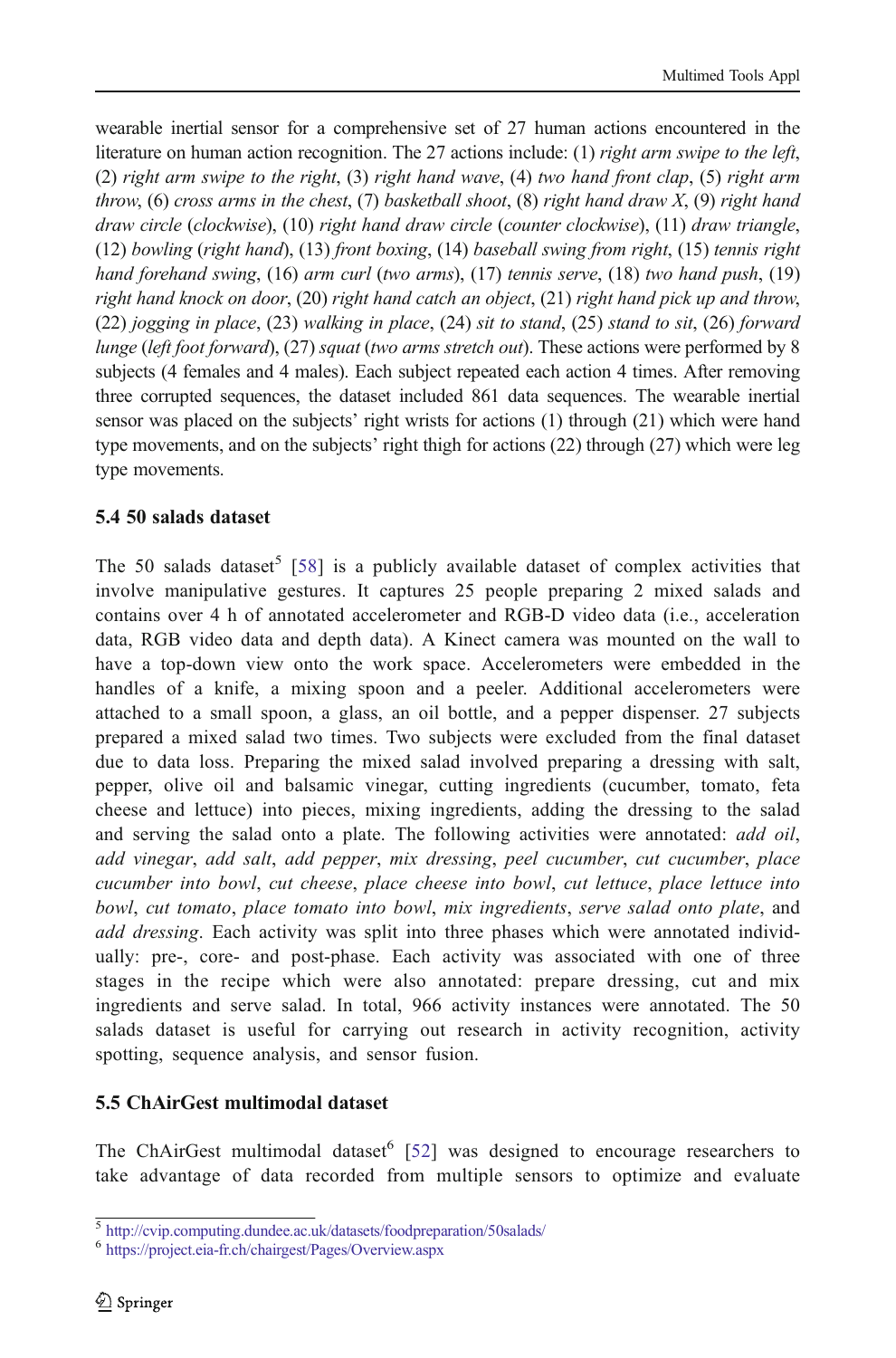methods for gesture spotting and recognition. The dataset contains 6 h of continuous multimodal recordings. 10 subjects were asked to mimick gestures seen on a computer screen. The data were acquired from a Kinect camera and 4 inertial motion units (IMUs) attached to the right arm and the neck of the subjects. The dataset contains 10 different gestures, started from 3 different resting postures and recorded in two different lighting conditions by 10 different subjects. The gestures considered include: swipe left, swipe right, push to screen, take from screen, palm-up rotation, palm-down rotation, draw a circle I (longitudinally), draw a circle II, wave hello, and shake hand. The total dataset contains 1200 annotated gestures split in continuous video sequences. The RGB stream, the depth stream and the 3D position of the upper-body skeleton joints from the Kinect camera were recorded. Each IMU provided linear acceleration, angular acceleration, magnetometer, Euler orientation and orientation quaternion at a frame rate of 50Hz.

### 5.6 Telecommunication systems team (TST) fall detection database

The TST fall detection database<sup>7</sup> [[27](#page-17-0)] is another multimodal database which focuses on fall detection. The dataset was collected using a Microsoft Kinect v2 sensor and two IMUs. It is composed of daily living activities and the fall action simulated by 11 subjects. The actions performed by a single subject were separated in two main groups: daily living activity and fall. Each activity was repeated three times by each subject. The daily living activities include: *sit on a chair*, walk and grasp an object from the floor, walk back and forth, and lie down on the mattress. Four types of fall were performed including fall from the front and ends up lying, fall backward and ends up lying, fall to the side and ends up lying, and fall backward and ends up sitting. The data include two raw acceleration streams provided by the two IMUs placed on the waist and the right wrist, and the depth frames and skeleton joints captured by the Kinect sensor. This database contains a total of 264 action sequences.

### 5.7 Huawei/3DLife dataset

The Huawei/3DLife dataset  $[59]$  $[59]$  is a multimodal dataset designed for 3D human reconstruction and action recognition from multiple active and passive sensors. The dataset consists of RGB and depth video streams from 5 Kinect sensors at different viewpoints covering the entire body, audio streams captured by the 5 Kinect sensors, and inertial sensor data captured from 8 IMUs on a subject's body. The 8 IMUs were attached to the following locations on the body: left wrist, right wrist, chest, hips, left ankle, right ankle, left foot and right foot. These devices captured 3D acceleration (using accelerometers), 3D magnetic flux (using magnetometers) and 3D angular rate (using gyroscopes). The data were captured in two sessions with different spatial arrangements of the sensors. 17 subjects participated in the data collection, all performing at least 5 instances of 22 different types of gestures/movements. Thus, the dataset consists of approximately 3740 instances. The actions performed are of three types and include: (i) simple actions that involve mainly the upper human body

<sup>7</sup> [http://www.tlc.dii.univpm.it/blog/databases4kinect#IDFall](http://www.tlc.dii.univpm.it/blog/databases4kinect%23IDFall)

<sup>8</sup> <http://mmv.eecs.qmul.ac.uk/mmgc2013/>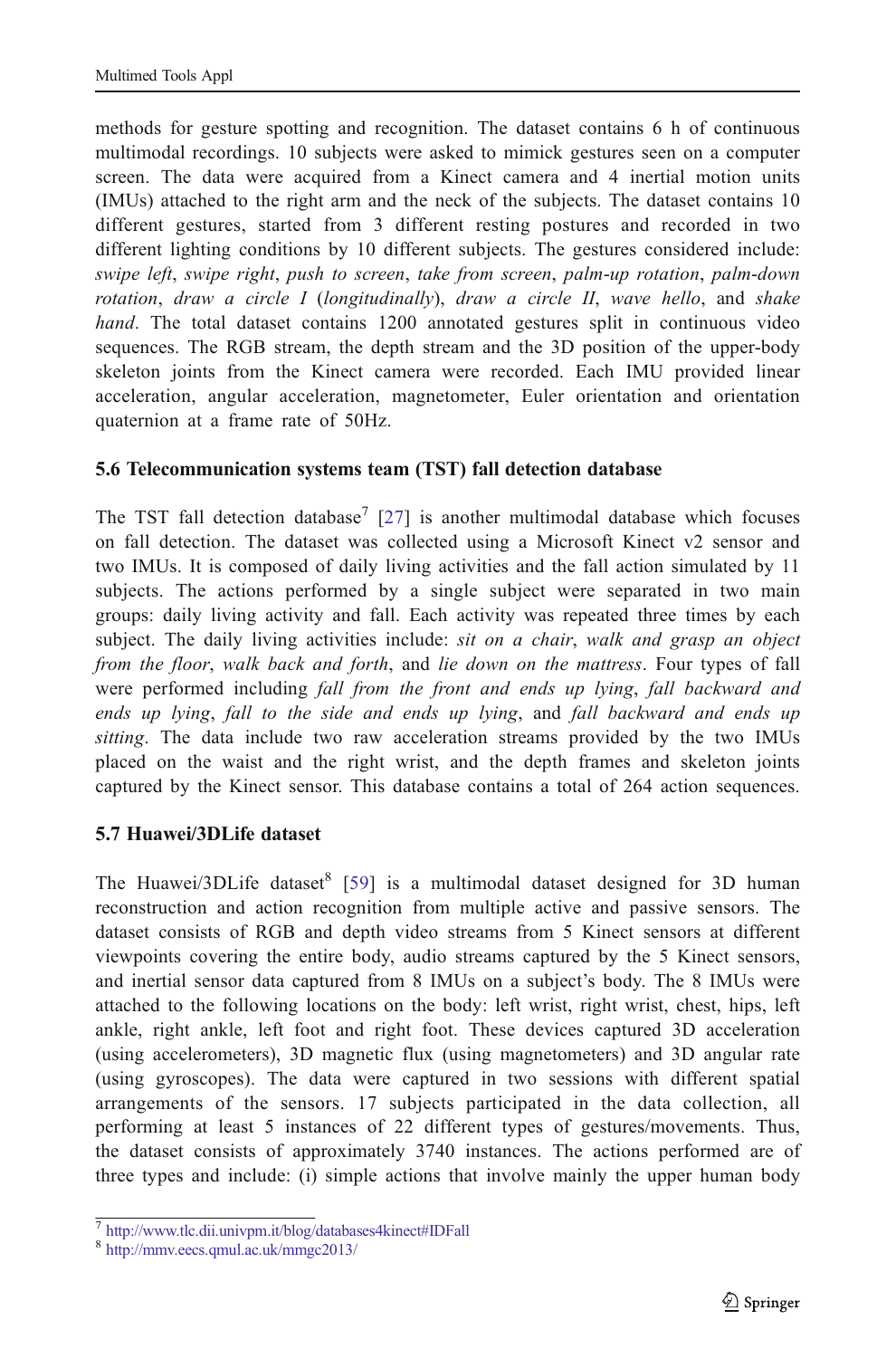<span id="page-15-0"></span>(hand waving, knocking on the door, clapping, throwing, punching, and push away with both hands), (ii) training exercises (jumping jacks, lunges, squats, punching and hen kicking, and weight lifting), (iii) sports related activities (golf drive, golf chip, golf putt, tennis forehand, tennis backhand, and walking on the treadmill), and (iv) static gestures (arms folded, T-pose, hand on the hips, T-pose with bent arms, and forward arms raise).

Table 6 lists a summary of the number of sensors, number of subjects, number of actions, and number of action sequences for publicly available human action datasets involving differing modality sensors.

# 6 Conclusion and future directions

In this survey paper, a review of different approaches for human action recognition that involve the simultaneous utilization of both depth and inertial sensors has been presented. After covering the main challenges or limitations associated with using each sensor modality individually, the existing literature on fusing depth and inertial sensor data for human action recognition is outlined. In addition, the components in the existing fusion approaches are reviewed. A review of publicly available human action datasets where both depth and inertial sensor data are collected simultaneously has been provided. As a general observation, it is noted that the simultaneous utilization of these two differing modality sensors allows one to achieve higher human action recognition performance compared to situations when each sensor is used individually. Considering that both of these two sensors are cost-effective and able to provide 3D data, it is anticipated that the research on action recognition based on depth and inertial sensor fusion will receive growing attention. However, there still remain challenges when using fusion of depth and inertial information for action recognition. A few possible research directions to address these challenges are noted below.

1) Developing view-invariant features for depth images. Under realistic operating conditions, a subject may perform an action at an arbitrary orientation with respect to the camera. Noting that inertial sensor signals (accelerations and angular velocities) are view invariant,

| <b>Dataset</b>                   | Modality |                |   |                          |                | # Sub | # $Act$ | $#$ Seq |
|----------------------------------|----------|----------------|---|--------------------------|----------------|-------|---------|---------|
|                                  | М        | V              | D | A                        | I              |       |         |         |
| Berkeley MHAD [47]               |          | 12             | 2 | $\overline{4}$           | 6              | 12    | 11      | 660     |
| <b>URFD</b> [36]                 |          | $\overline{c}$ | 2 |                          |                | 5     | >5      | 70      |
| UTD-MHAD <sup>[12]</sup>         |          |                |   | -                        |                | 8     | 27      | 861     |
| 50 salads $[58]$                 |          |                |   |                          | 7              | 25    | 17      | 966     |
| ChAirGest [52]                   |          |                | 1 | $\overline{\phantom{a}}$ | $\overline{4}$ | 10    | 10      | 1200    |
| TST Fall detection database [27] |          |                |   | -                        | $\overline{c}$ | 11    | 8       | 264     |
| Huawei/3DLife dataset [59]       |          | 5              | 5 | 5                        | 8              | 17    | 22      | 3740    |
|                                  |          |                |   |                          |                |       |         |         |

Table 6 Publicly available multimodal human action datasets involving different modalities: (M)otion capture, RGB (V)ideo, (D)epth, (A)udio, and (I)nertial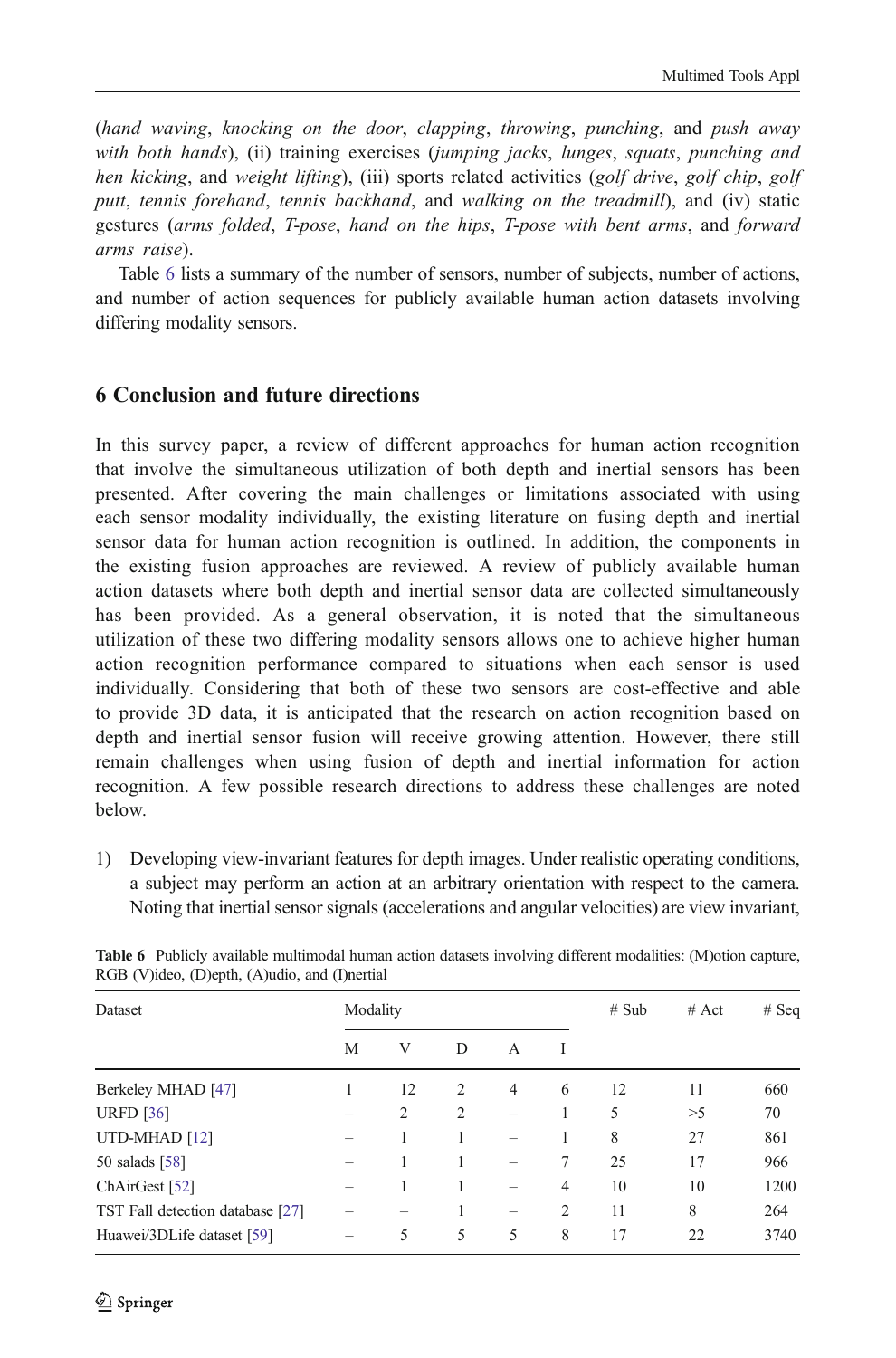<span id="page-16-0"></span>a future research direction would be developing view invariant features for depth images towards achieving view invariant action recognition.

- 2) Developing intelligent fusion approaches. Realistic limitations that may occur in practice such as occlusion in case of depth cameras or loss of signal in case of inertial sensors can be studied further. In other words, when data from one modality sensor are not reliable, a future research direction would be developing techniques for the system to intelligently switch to the sensor that is providing reliable data.
- 3) Examining human and object interactions. Many activities involve human object interactions. Such activities normally consist of multiple sub-actions that involve interactions between a human and objects. A future research direction would be developing fusion schemes for situations when inertial sensors are attached to the objects that are being interacted with.

Acknowledgments This work was supported in part by the National Science Foundation, under grant CNS-1150079. Any opinions, findings, conclusions, or recommendations expressed in this material are those of the authors and do not necessarily reflect the views of the funding organizations.

### **References**

- 1. Aggarwal JK, Ryoo MS (2011) Human activity analysis: a review. ACM Comput Surv (CSUR) 43(3):16
- 2. Aggarwal JK, Xia L (2014) Human activity recognition from 3d data: a review. Pattern Recogn Lett 48:70–80
- 3. Altun K, Barshan B (2010) Human activity recognition using inertial/magnetic sensor units. In: Human behavior understanding, pp 38–51
- 4. Argyriou V, Petrou M, Barsky S (2010) Photometric stereo with an arbitrary number of illuminants. Comput Vis Image Underst 114(8):887–900
- 5. Avci A, Bosch S, Marin-Perianu M, Marin-Perianu R, Havinga P (2010) Activity recognition using inertial sensing for healthcare, wellbeing and sports applications: a survey. In: Architecture of Computing Systems (ARCS), 2010 23rd International Conference on, pp 1–10
- 6. Bidmeshki MM, Jafari R (2013) Low power programmable architecture for periodic activity monitoring. In: Proceedings of the ACM/IEEE 4th International Conference on Cyber-Physical Systems, pp 81–88
- 7. Bobick AF, Davis JW (2001) The recognition of human movement using temporal templates. IEEE Trans Pattern Anal Mach Intell 23(3):257–267
- 8. Bulling A, Blanke U, Schiele B (2014) A tutorial on human activity recognition using body-worn inertial sensors. ACM Comput Surv (CSUR) 46(3):33
- 9. Burges CJ (1998) A tutorial on support vector machines for pattern recognition. Data Min Knowl Disc 2(2): 121–167
- 10. Cao C, Zhang Y, Lu H (2015) Multi-modal learning for gesture recognition. In: Multimedia and Expo (ICME), 2015 I.E. International Conference on, pp 1–6
- 11. Chen L, Hoey J, Nugent CD, Cook DJ, Yu Z (2012) Sensor-based activity recognition. IEEE Trans Syst Man Cybern Part C Appl Rev 42(6):790–808
- 12. Chen C, Jafari R, Kehtarnavaz N (2015) UTD-MHAD: a multimodal dataset for human action recognition utilizing a depth camera and a wearable inertial sensor. In: Proceedings of the IEEE International Conference on Image Processing. Canada
- 13. Chen C, Jafari R, Kehtarnavaz N (2015) Improving human action recognition using fusion of depth camera and inertial sensors. IEEE Trans Human-Machine Syst 45(1):51–61
- 14. Chen C, Jafari R, Kehtarnavaz N (2015) A real-time human action recognition system using depth and inertial sensor fusion. IEEE Sensors J 2015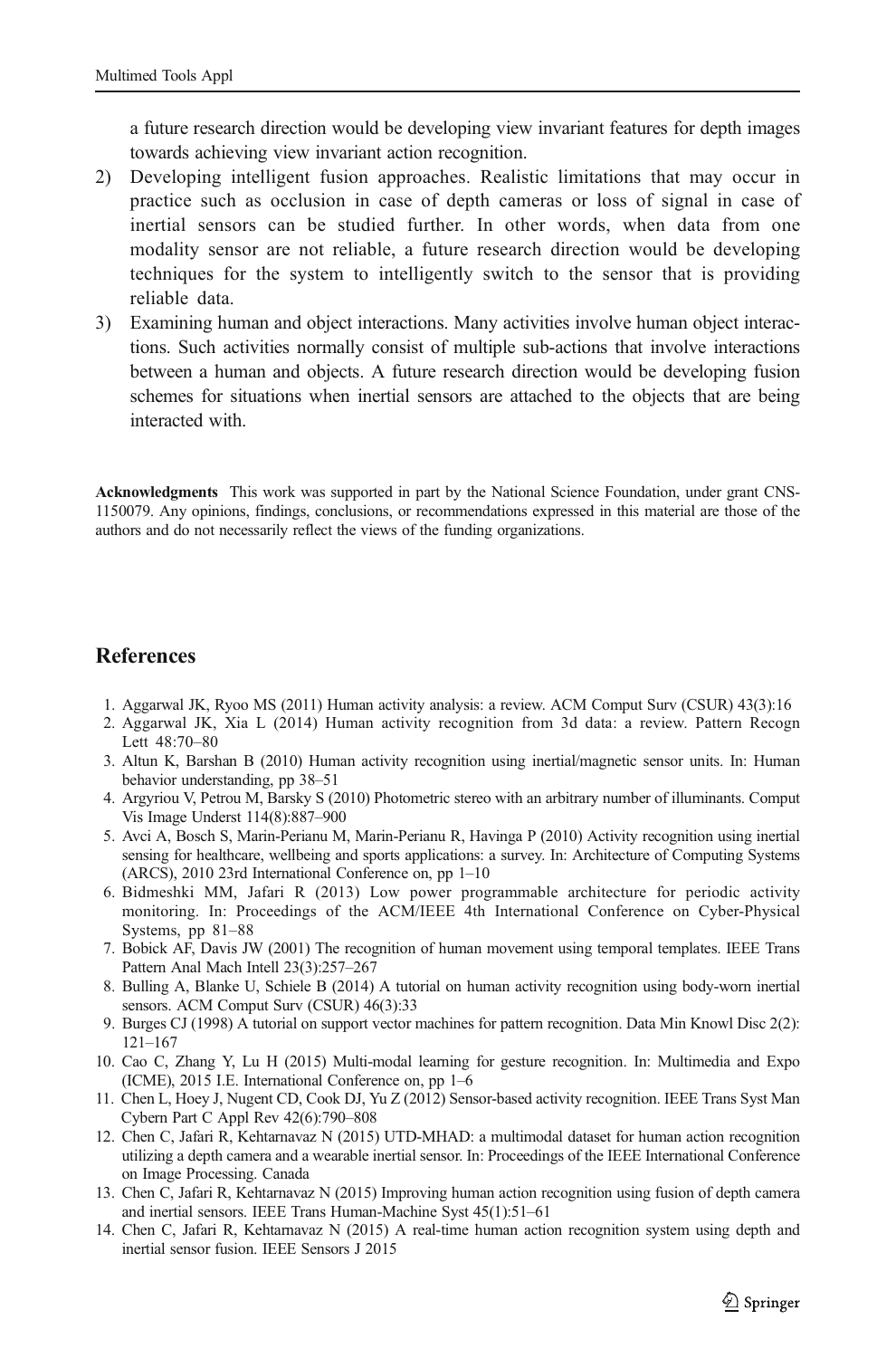- <span id="page-17-0"></span>15. Chen C, Jafari R, Kehtarnavaz N (2015) Action recognition from depth sequences using depth motion mapsbased local binary patterns. In: Applications of Computer Vision (WACV), 2015 I.E. Winter Conference on, pp 1092–1099
- 16. Chen C, Kehtarnavaz N, Jafari R (2014) A medication adherence monitoring system for pill bottles based on a wearable inertial sensor. In: Engineering in Medicine and Biology Society (EMBC), 2014 36th Annual International Conference of the IEEE, pp 4983–4986
- 17. Chen C, Liu K, Jafari R, Kehtarnavaz N (2014) Home-based senior fitness test measurement system using collaborative inertial and depth sensors. In: Engineering in Medicine and Biology Society (EMBC), 2014 36th Annual International Conference of the IEEE, pp 4135–4138
- 18. Chen C, Liu K, Kehtarnavaz N (2013) Real-time human action recognition based on depth motion maps. J Real-Time Image Proc 1–9
- 19. Chen L, Wei H, Ferryman J (2013) A survey of human motion analysis using depth imagery. Pattern Recogn Lett 34(15):1995–2006
- 20. Cippitelli E, Gasparrini S, Gambi E, Spinsante S, Wahsleny J, Orhany I, Lindhy T (2015) Time synchronization and data fusion for RGB-depth cameras and inertial sensors in AAL applications. In: Communication Workshop (ICCW), 2015 I.E. International Conference on, pp 265– 270
- 21. Delachaux B, Rebetez J, Perez-Uribe A, Mejia HFS (2013) Indoor activity recognition by combining onevs.-all neural network classifiers exploiting wearable and depth sensors. In: Advances in Computational Intelligence, pp 216–223
- 22. Destelle F, Ahmadi A, O'Connor NE, Moran K, Chatzitofis A, Zarpalas D, Daras P (2014) Low-cost accurate skeleton tracking based on fusion of kinect and wearable inertial sensors. In: Signal Processing Conference (EUSIPCO), 2014 Proceedings of the 22nd European, pp 371–375
- 23. Eddy SR (2004) What is a hidden Markov model? Nat Biotechnol 22(10):1315–1316
- 24. Ermes M, Parkka J, Mantyjarvi J, Korhonen I (2008) Detection of daily activities and sports with wearable sensors in controlled and uncontrolled conditions. IEEE Trans Inf Technol Biomed 12(1): 20–26
- 25. Evangelidis G, Singh G, Horaud R (2014) Skeletal quads: human action recognition using joint quadruples. In: Pattern Recognition (ICPR), 2014 22nd International Conference on, pp 4513–4518
- 26. Gasparrini S, Cippitelli E, Gambi E, Spinsante S, Wåhslén J, Orhan I, Lindh T (2016) Proposal and experimental evaluation of fall detection solution based on wearable and depth data fusion. In: ICT Innovations 2015, pp 99–108
- 27. Gasparrini S, Cippitelli E, Spinsante S, Gambi E (2014) A depth-based fall detection system using a Kinect® sensor. Sensors 14(2):2756–2775
- 28. Gehler P, Nowozin S (2009) On feature combination for multiclass object classification. In: Computer Vision, 2009 I.E. 12th International Conference on, pp 221–228
- 29. Gu B, Sheng VS, Tay KY, Romano W, Li S (2015) Incremental support vector learning for ordinal regression. IEEE Trans Neural Netw Learn Syst 26(7):1403–1416
- 30. Guan D, Ma T, Yuan W, Lee YK, Jehad Sarkar AM (2011) Review of sensor-based activity recognition systems. IETE Tech Rev 28(5):418–433
- 31. Han J, Shao L, Xu D, Shotton J (2013) Enhanced computer vision with microsoft kinect sensor: a review. IEEE Trans Cybernet 43(5):1318–1334
- 32. Helten T, Muller M, Seidel HP, Theobalt C (2013) Real-time body tracking with one depth camera and inertial sensors. In: Computer Vision (ICCV), 2013 I.E. International Conference on, pp 1105–1112
- 33. <http://www.microsoft.com/en-us/kinectforwindows/>
- 34. Jovanov E, Milenkovic A, Otto C, De Groen PC (2005) A wireless body area network of intelligent motion sensors for computer assisted physical rehabilitation. J NeuroEng Rehabil 2(1):6
- 35. Klaser A, Marszałek M, Schmid C (2008) A spatio-temporal descriptor based on 3d-gradients. In: BMVC 2008-19th British Machine Vision Conference, pp 275–1. British Machine Vision Association
- 36. Kwolek B, Kepski M (2014) Human fall detection on embedded platform using depth maps and wireless accelerometer. Comput Methods Prog Biomed 117(3):489–501
- 37. Kwolek B, Kepski M (2015) Improving fall detection by the use of depth sensor and accelerometer. Neurocomputing 168:637–645
- 38. Laptev I (2005) On space-time interest points. Int J Comput Vis 64(2–3):107–123
- 39. Laptev I, Marszałek M, Schmid C, Rozenfeld B (2008) Learning realistic human actions from movies. In: Computer Vision and Pattern Recognition, 2008. IEEE Conference on, pp 1–8
- 40. Lara OD, Labrador MA (2013) A survey on human activity recognition using wearable sensors. IEEE Commun Surv Tutorials 15(3):1192–1209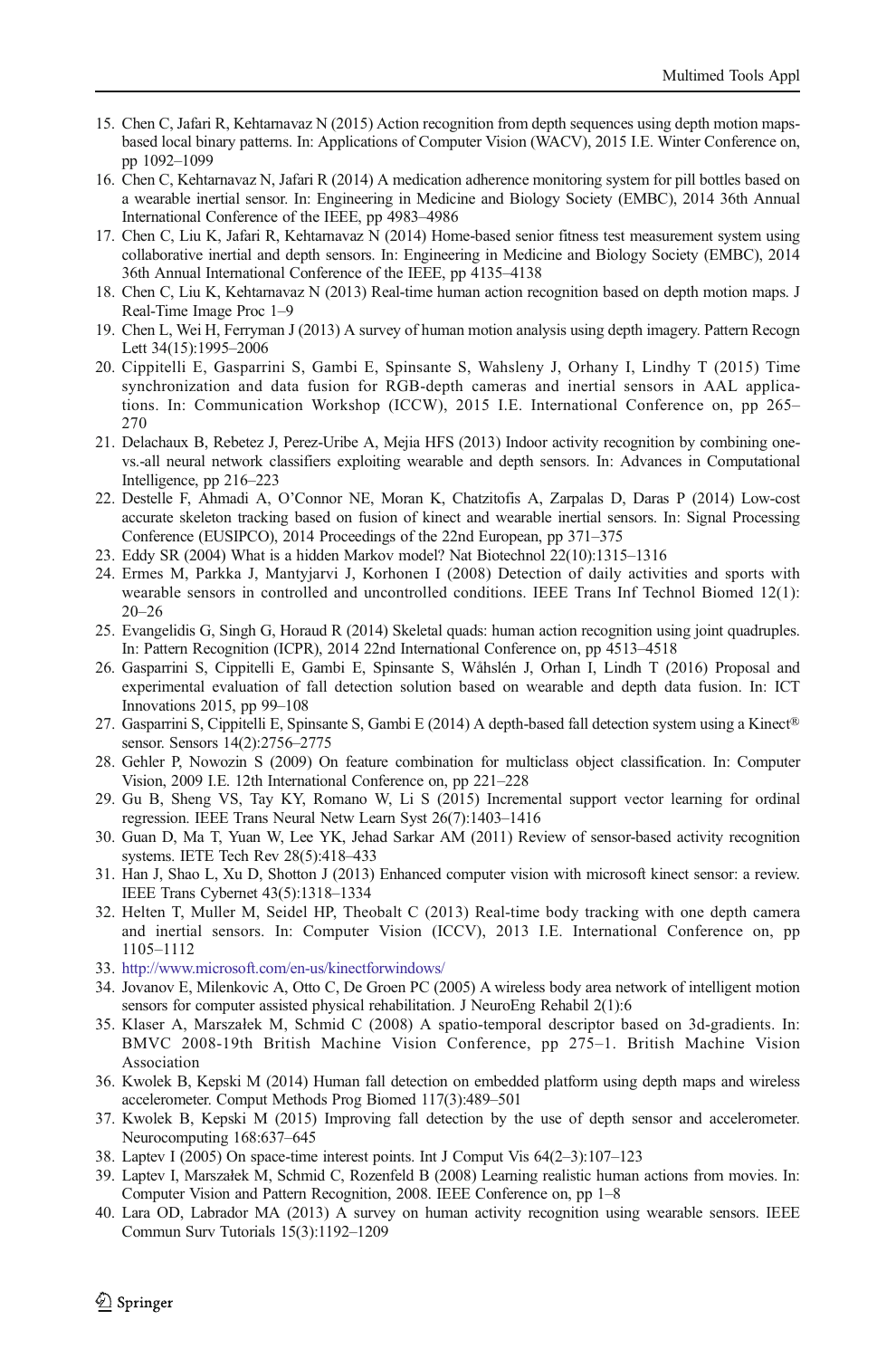- <span id="page-18-0"></span>41. Li Q, Stankovic J, Hanson M, Barth AT, Lach J, Zhou G (2009) Accurate, fast fall detection using gyroscopes and accelerometer-derived posture information. In: Wearable and Implantable Body Sensor Networks, 2009. BSN 2009. Sixth International Workshop on, pp 138–143
- 42. Li W, Zhang Z, Liu Z (2010) Action recognition based on a bag of 3d points. In: Computer Vision and Pattern Recognition Workshops (CVPRW), 2010 I.E. Computer Society Conference on, pp 9–14
- 43. Liu K, Chen C, Jafari R, Kehtarnavaz N (2014) Fusion of inertial and depth sensor data for robust hand gesture recognition. IEEE Sensors J 14(6):1898–1903
- 44. Liu K, Chen C, Jafari R, Kehtarnavaz N (2014) Multi-HMM classification for hand gesture recognition using two differing modality sensors. In: Circuits and Systems Conference (DCAS), 2014 I.E. Dallas, pp 1–4
- 45. Mukherjee S, Biswas SK, Mukherjee DP (2011) Recognizing human action at a distance in video by key poses. IEEE Trans Circuits Syst Video Technol 21(9):1228–1241
- 46. Ni B, Wang G, Moulin P (2013) Rgbd-hudaact: a color-depth video database for human daily activity recognition. In: Consumer Depth Cameras for Computer Vision, pp 193–208
- 47. Ofli F, Chaudhry R, Kurillo G, Vidal R, Bajcsy R (2013) Berkeley mhad: a comprehensive multimodal human action database. In: Applications of Computer Vision (WACV), 2013 I.E. Workshop on, pp 53–60
- 48. Oreifej O, Liu Z (2013) Hon4d: histogram of oriented 4d normals for activity recognition from depth sequences. In: Computer Vision and Pattern Recognition (CVPR), 2013 I.E. Conference on, pp 716–723
- 49. Pavlovic V, Sharma R, Huang TS (1997) Visual interpretation of hand gestures for human-computer interaction: a review. IEEE Trans Pattern Anal Mach Intell 19(7):677–695
- 50. Poppe R (2010) A survey on vision-based human action recognition. Image Vis Comput 28(6): 976–990
- 51. Ramanathan M, Yau WY, Teoh EK (2014) Human action recognition with video data: research and evaluation challenges. IEEE Trans Human-Machine Syst 44(5):650–663
- 52. Ruffieux S, Lalanne D, Mugellini E (2013) ChAirGest: a challenge for multimodal mid-air gesture recognition for close HCI. In: Proceedings of the 15th ACM on International Conference on Multimodal Interaction, pp 483–488
- 53. Schüldt C, Laptev I, Caputo B (2004) Recognizing human actions: a local SVM approach. In: Pattern Recognition, 2004. ICPR 2004. Proceedings of the 17th International Conference on, vol. 3, pp 32–36
- 54. Shafer G (1976) A mathematical theory of evidence, vol 1. Princeton University Press, Princeton
- 55. Shan J, Akella S (2014) 3D human action segmentation and recognition using pose kinetic energy. In: Advanced Robotics and its Social Impacts (ARSO), 2014 I.E. Workshop on, pp 69–75
- 56. Shotton J, Sharp T, Kipman A, Fitzgibbon A, Finocchio M, Blake A, Moore R (2013) Real-time human pose recognition in parts from single depth images. Commun ACM 56(1):116–124
- 57. Spriggs EH, De La Torre F, Hebert M (2009) Temporal segmentation and activity classification from firstperson sensing. In: Computer Vision and Pattern Recognition Workshops, 2009. CVPR Workshops 2009. IEEE Computer Society Conference on, pp 17–24
- 58. Stein S, McKenna SJ (2013) Combining embedded accelerometers with computer vision for recognizing food preparation activities. In: Proceedings of the 2013 ACM International Joint Conference on Pervasive and Ubiquitous Computing, pp 729–738
- 59. Sun L, Aizawa K (2013) Action recognition using invariant features under unexampled viewing conditions. In: Proceedings of the 21st ACM International Conference on Multimedia, pp 389–392
- 60. Theodoridis T, Agapitos A, Hu H, Lucas SM (2008) Ubiquitous robotics in physical human action recognition: a comparison between dynamic anns and gp. In: Robotics and Automation, 2008. ICRA 2008. IEEE International Conference on, pp 3064–3069
- 61. Tian Y, Meng X, Tao D, Liu D, Feng C (2015) Upper limb motion tracking with the integration of IMU and Kinect. Neurocomputing 159:207–218
- 62. Vemulapalli R, Arrate F, Chellappa R (2014) Human action recognition by representing 3d skeletons as points in a lie group. In: Computer Vision and Pattern Recognition (CVPR), 2014 I.E. Conference on, pp 588–595
- 63. Vieira AW, Nascimento ER, Oliveira GL, Liu Z, Campos MF (2012) Stop: space-time occupancy patterns for 3d action recognition from depth map sequences. In: Progress in Pattern Recognition, Image Analysis, Computer Vision, and Applications, pp 252–259
- 64. Wang J, Liu Z, Chorowski J, Chen Z, Wu Y (2012) Robust 3d Action Recognition with Random Occupancy Patterns. In: Computer Vision–ECCV 2012, pp 872–885
- 65. Wang J, Liu Z, Wu Y, Yuan J (2012) Mining actionlet ensemble for action recognition with depth cameras. In: Computer Vision and Pattern Recognition (CVPR), 2012 I.E. Conference on, pp 1290–1297
- 66. Weinland D, Ronfard R, Boyer E (2011) A survey of vision-based methods for action representation, segmentation and recognition. Comput Vis Image Underst 115(2):224–241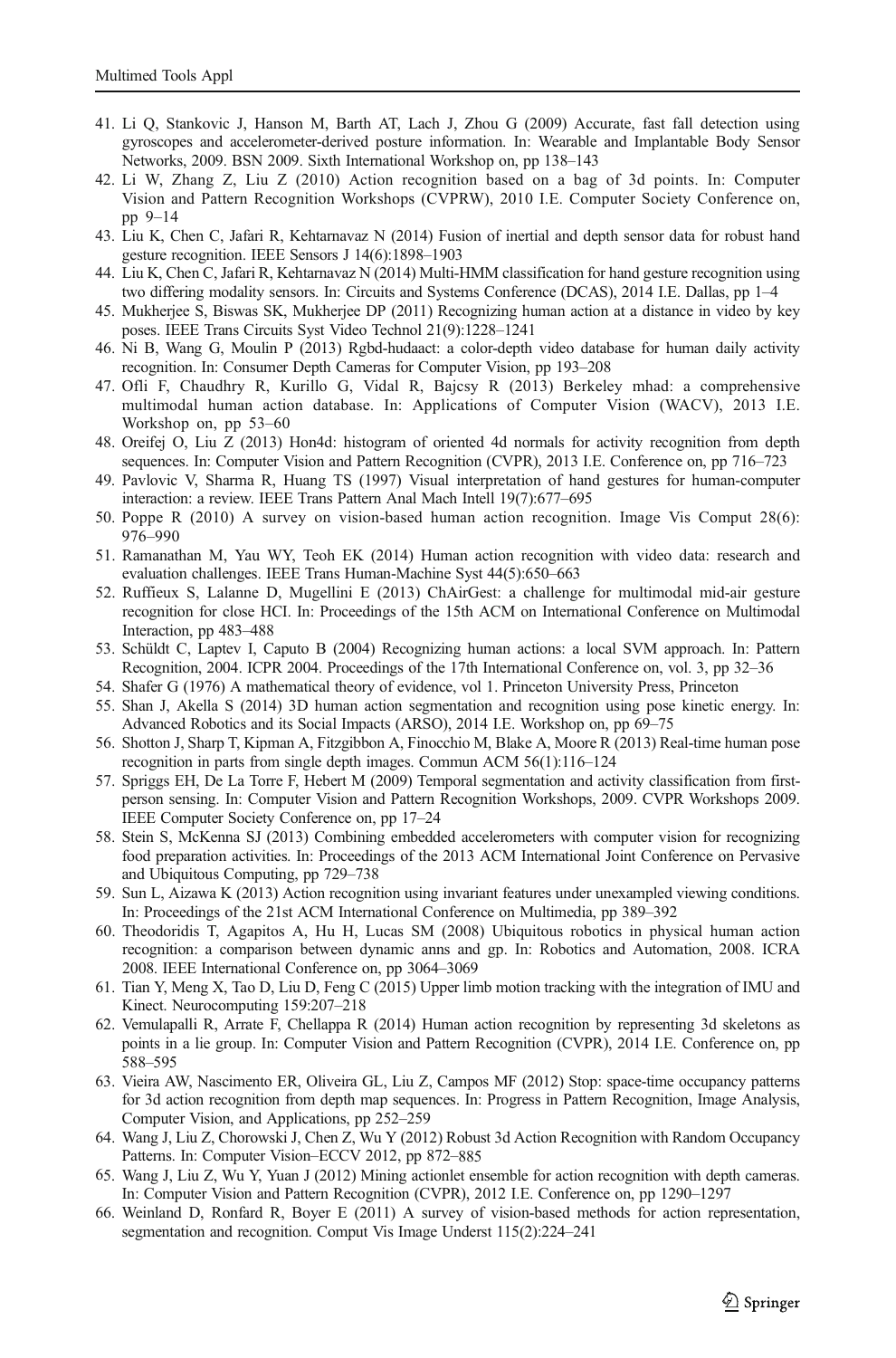- <span id="page-19-0"></span>67. Wong C, McKeague S, Correa J, Liu J, Yang G Z (2012) Enhanced classification of abnormal gait using BSN and depth. In: Wearable and Implantable Body Sensor Networks (BSN), 2012 Ninth International Conference on, pp 166–171
- 68. Wu J, Cheng J (2014) Bayesian co-boosting for multi-modal gesture recognition. J Mach Learn Res 15(1): 3013–3036
- 69. Xia L, Aggarwal JK (2013) Spatio-temporal depth cuboid similarity feature for activity recognition using depth camera. In: Computer Vision and Pattern Recognition (CVPR), 2013 I.E. Conference on, pp 2834–2841
- 70. Xie S, Wang Y (2014) Construction of tree network with limited delivery latency in homogeneous wireless sensor networks. Wirel Pers Commun 78(1):231–246
- 71. Yang AY, Iyengar S, Sastry S, Bajcsy R, Kuryloski P, Jafari R (2008) Distributed segmentation and classification of human actions using a wearable motion sensor network. In: Computer Vision and Pattern Recognition Workshops, 2008. CVPRW'08. IEEE Computer Society Conference on, pp 1–8
- 72. Yang AY, Jafari R, Sastry SS, Bajcsy R (2009) Distributed recognition of human actions using wearable motion sensor networks. J Ambient Intell Smart Environ 1(2):103–115
- 73. Yang X, Tian Y (2012) Eigenjoints-based action recognition using naive-bayes-nearest-neighbor. In: Computer Vision and Pattern Recognition Workshops (CVPRW), 2012 I.E. Computer Society Conference on, pp 14–19
- 74. Yang X, Tian Y (2014) Super normal vector for activity recognition using depth sequences. In: Computer Vision and Pattern Recognition (CVPR), 2014 I.E. Conference on, pp 804–811
- 75. Yang X, Zhang C, Tian Y (2012) Recognizing actions using depth motion maps-based histograms of oriented gradients. In: Proceedings of the 20th ACM International Conference on Multimedia, pp 1057–1060
- 76. Ye M, Zhang Q, Wang L, Zhu J, Yang R, Gall J (2013) A survey on human motion analysis from depth data. In: Time-of-Flight and Depth Imaging. Sensors, Algorithms, and Applications. Springer Berlin Heidelberg, pp 149–187
- 77. Yin Y, Davis R (2013) Gesture spotting and recognition using salience detection and concatenated hidden markov models. In: Proceedings of the 15th ACM on International Conference on Multimodal Interaction, pp 489–494
- 78. Zhang L, Yang M, Feng X (2011) Sparse representation or collaborative representation: which helps face recognition?. In: Computer Vision (ICCV), 2011 I.E. International Conference on, pp 471–478



Chen Chen received the BE degree in automation from Beijing Forestry University, Beijing, China, in 2009 and the MS degree in electrical engineering from Mississippi State University, Starkville, in 2012. He is a PhD candidate in the Department of Electrical Engineering at the University of Texas at Dallas, Richardson, TX. His research interests include compressed sensing, signal and image processing, pattern recognition and computer vision.